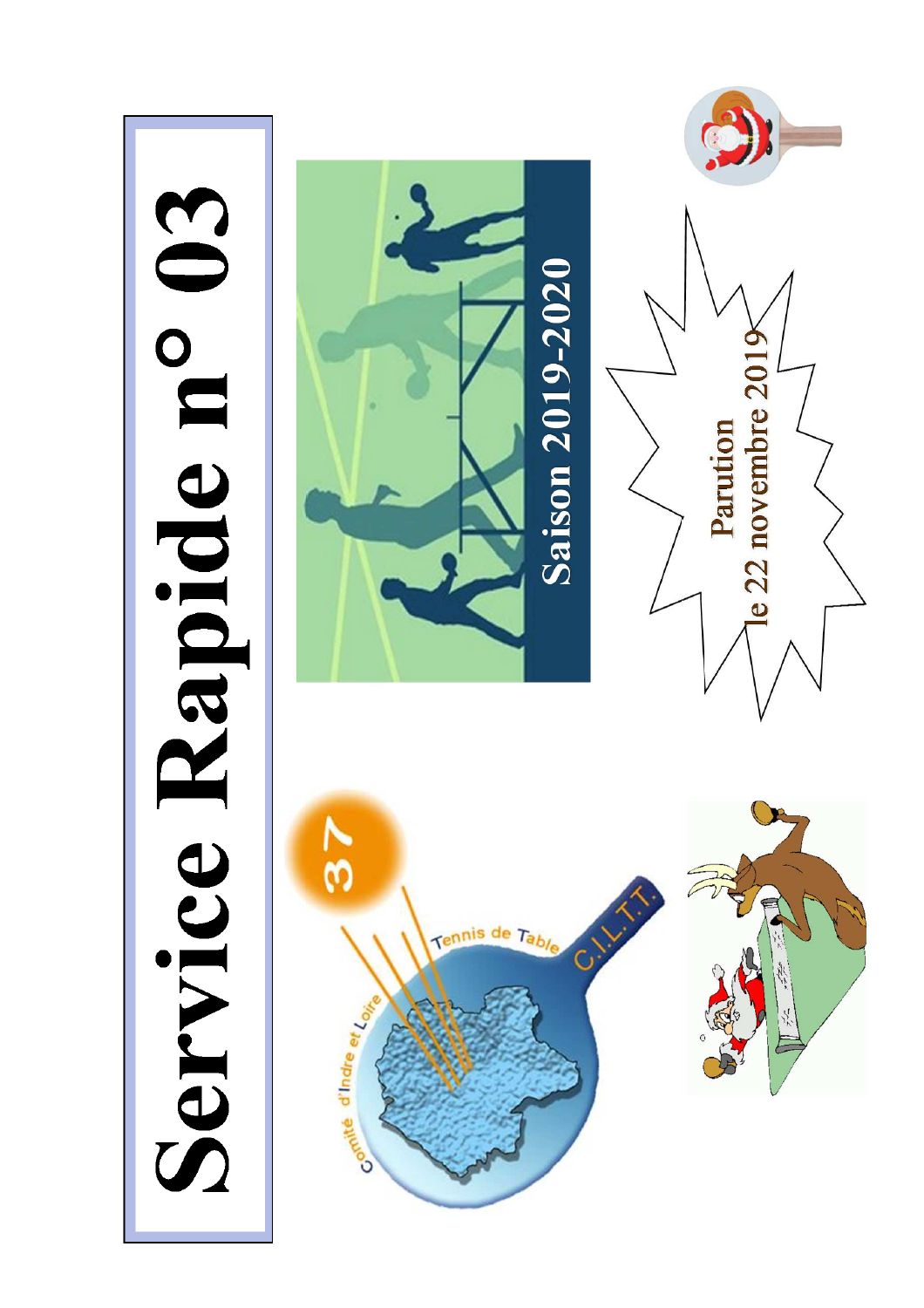# **PRE-REGIONALE**

## U.S.E. AVOINE-BEAUMONT 1 - BEAUJARDIN BCT 1 4 ES OESIENNE TT 2 - FES VILLE AUX DAMES TT 3 3 11 ATT LANGEAIS-CINQ MARS 1 - 4S TOURS T.T. 11 6 8 TT JOUE LES TOURS 5 - TTC du LOCHOIS 1 8 6

- 4S TOURS T.T. 11 U.S.E. AVOINE-BEAUMONT 1 10
	-
- TTC du LOCHOIS 1 ATT LANGEAIS-CINQ MARS 1 40
	-
	-
	-
	-

| 4ème journée             |                            |                |     | Rg | Equipe                          | PT I            |                | JIV            | N | D | PIF |                |
|--------------------------|----------------------------|----------------|-----|----|---------------------------------|-----------------|----------------|----------------|---|---|-----|----------------|
| 4S TOURS T.T. 11         | - U.S.E. AVOINE-BEAUMONT 1 | 10             | 4   |    | <b>BEAUJARDIN BCT 1</b>         | 13              | 514            |                |   |   |     | I 0            |
| BEAUJARDIN BCT 1         | - ES OESIENNE TT 2         | 6              | 8   | ۰  | <b>ITTC du LOCHOIS 1</b>        | 13              | 5              | $\frac{1}{4}$  | 0 |   |     | I 0            |
| ES VILLE AUX DAMES TT 3  | - TT JOUE LES TOURS 5      | $\overline{4}$ | -10 | ۰  | <b>ITT JOUE LES TOURS 5</b>     | 13              | 5              | $^{\circ}$ 4   | 0 |   |     | I O            |
| TTC du LOCHOIS 1         | - ATT LANGEAIS-CINQ MARS 1 | 10             | 4   | 4  | <b>IES OESIENNE TT 2</b>        | 12 <sub>1</sub> | 5 <sub>1</sub> | 3              |   |   |     | I 0            |
| 5ème journée             |                            |                |     | 5. | <b>ATT LANGEAIS-CINQ MARS 1</b> | 10 <sub>1</sub> | 5 <sub>1</sub> | 2              |   |   |     | I 0            |
| U.S.E. AVOINE-BEAUMONT 1 | - BEAUJARDIN BCT 1         | $\overline{4}$ | -10 | 6  | <b>IAS TOURS T.T. 11</b>        | 9               | 5              | 2 <sup>1</sup> | 0 | 3 |     | $\overline{0}$ |
| ES OESIENNE TT 2         | - ES VILLE AUX DAMES TT 3  | 11             |     |    | <b>U.S.E. AVOINE-BEAUMONT 1</b> | 5               | 5 I            | $\overline{0}$ | 0 | 5 |     | I 0            |
| ATT LANGEAIS-CINQ MARS 1 | $-4S$ TOURS T.T. 11        | 8              |     | ۰  | <b>ES VILLE AUX DAMES TT 3</b>  | 5               | 5              |                |   |   |     | I 0            |
|                          |                            |                |     |    |                                 |                 |                |                |   |   |     |                |



# **DEPARTEMENTALE 1**

# **POULE A**

ATT LANGEAIS-CINQ MARS 2 - ST AVERTIN SPORTS TT 4 4 A.S.T.T. ESVRES 1 - R.C. BALLAN 2 12 AS VERETZ TT 3 **- RS ST CYR/LOIRE 2** 12 6

| 4ème journée             |                            |               |    | Rg | Equipe                        |      | PTIJI            | V I | <b>N</b> | D | P I | -F             |
|--------------------------|----------------------------|---------------|----|----|-------------------------------|------|------------------|-----|----------|---|-----|----------------|
| R.C. BALLAN 2            | - US RENAUDINE TT 3        | $\mathcal{P}$ | 16 |    | <b>ST AVERTIN SPORTS TT 4</b> | 13 I | 5                | -3  | 2        | 0 |     | 0 <sup>1</sup> |
| C.E.S. TOURS 1           | - ATT LANGEAIS-CINQ MARS 2 | 9             | 9  |    | AS VERETZ TT 3                | 12 I | 5 <sub>1</sub>   | 3   |          |   |     | $0$   0        |
| ST AVERTIN SPORTS TT 4   | - AS VERETZ TT 3           | 11            |    |    | US RENAUDINE TT 3             |      | 51               | - 3 | 0        |   |     | $0$   0        |
| RS ST CYR/LOIRE 2        | - A.S.T.T. ESVRES 1        | 18            |    |    | A.S.T.T. ESVRES 1             |      | 5                | 3   |          | 0 |     |                |
| 5ème journée             |                            |               |    |    | 5 R.C. BALLAN 2               |      | $10 \mid 5 \mid$ |     |          | 2 |     | $01$ 0         |
| US RENAUDINE TT 3        | $-C.E.S. TOLRS 1$          | 11            |    |    | 6 ATT LANGEAIS-CINQ MARS 2    | 8    | -5               |     |          | 3 |     | $0$   0        |
| ATT LANGEAIS-CINQ MARS 2 | - ST AVERTIN SPORTS TT 4   | 4             | 14 |    | <b>RS ST CYR/LOIRE 2</b>      |      | 51               |     |          | 4 |     | $01$ 0         |
| A.S.T.T. ESVRES 1        | - R.C. BALLAN 2            | 12            | 6  |    | C.E.S. TOURS 1                |      | 5                |     |          |   |     | 0 I O          |
|                          |                            |               |    |    |                               |      |                  |     |          |   |     |                |

# **POULE B**

| 4ème journee |  |
|--------------|--|

| CS LA MEMBROLLE 1 | - C.P. VEIGNE 1     |    |
|-------------------|---------------------|----|
| T.T. BENAISIEN 1  | - RS ST CYR/LOIRE 3 |    |
| U.S. GENILLE TT 1 | - 4S TOURS T.T. 12  | 15 |

- 
- 

4S TOURS T.T. 12 - P.L. PAUL BERT 1 11 7

| 4ème journée      |                     |                |    | Rg | Equipe                  | PT I               | JI | v   | N        | D | P      | l F     |
|-------------------|---------------------|----------------|----|----|-------------------------|--------------------|----|-----|----------|---|--------|---------|
| CS LA MEMBROLLE 1 | $-$ C.P. VEIGNE 1   |                | 11 |    | U.S. GENILLE TT 1       | $15 \mid 5 \mid$   |    | -5  |          | 0 | $01$ 0 |         |
| T.T. BENAISIEN 1  | - RS ST CYR/LOIRE 3 | 8              | 10 |    | 2 RS ST CYR/LOIRE 3     | $13$   5           |    | 4   |          |   |        | 0   0   |
| U.S. GENILLE TT 1 | - 4S TOURS T.T. 12  | 15             | 3  |    | <b>TT BOUCHARDAIS 1</b> | $12$   5           |    | l 3 |          |   |        | 0   0   |
| P.L. PAUL BERT 1  | - TT BOUCHARDAIS 1  | $\overline{7}$ | 11 |    | 4S TOURS T.T. 12        | $12 \mid 5 \mid 3$ |    |     |          |   |        | $0$   0 |
| 5ème journée      |                     |                |    |    | 5 C.P. VEIGNE 1         |                    | 51 |     |          | 3 |        | $0$   0 |
| C.P. VEIGNE 1     | - T.T. BENAISIEN 1  | 6              | 12 |    | 6 CS LA MEMBROLLE 1     |                    | -5 |     | $\Omega$ | 4 | $01$ 0 |         |
| RS ST CYR/LOIRE 3 | - U.S. GENILLE TT 1 | 3              | 15 |    | T.T. BENAISIEN 1        | 6                  | 5  |     | 0        | 3 |        |         |
| TT BOUCHARDAIS 1  | - CS LA MEMBROLLE 1 | 10             | 8  | 8  | P.L. PAUL BERT 1        |                    | 5  |     |          | 5 |        | $0$   0 |
|                   |                     |                |    |    |                         |                    |    |     |          |   |        |         |

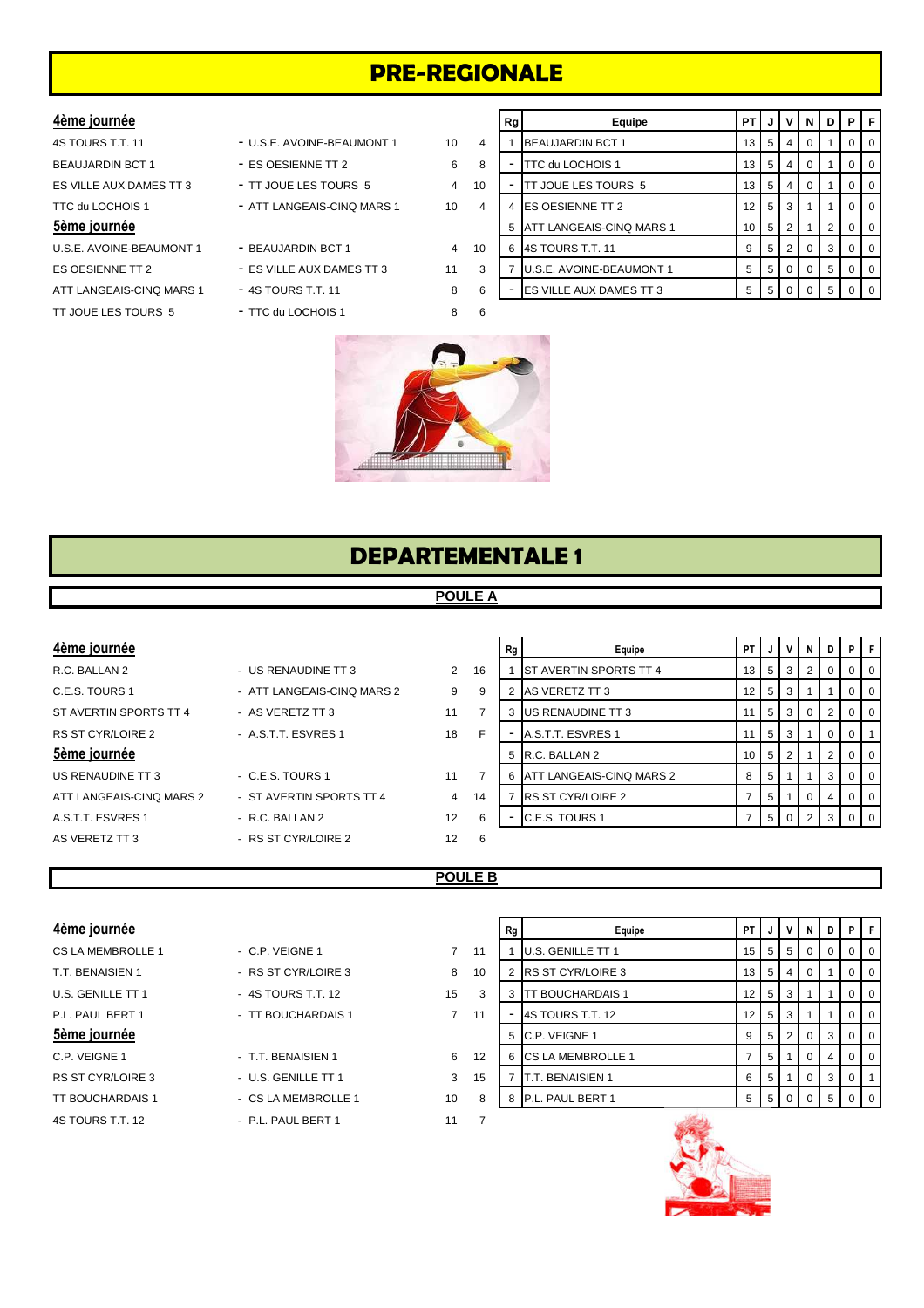# **DEPARTEMENTALE 2**

## **POULE A**

| 4ème journée             |                            |    |                |                |                            |                 |                |                |                |             |             |             |
|--------------------------|----------------------------|----|----------------|----------------|----------------------------|-----------------|----------------|----------------|----------------|-------------|-------------|-------------|
| CS LA MEMBROLLE TT 2     | - STE MAURE TT 2           | 3  | 15             | Rg             | Equipe                     | <b>PT</b>       |                | $\mathsf{v}$   | N              | D           | P           | F           |
| TT CORMERY-TRUYES 3      | - ATT LANGEAIS-CINQ MARS 3 | 13 | 5              |                | <b>TT CORMERY-TRUYES 3</b> | 14              | 5 <sub>1</sub> | $\overline{4}$ |                | $\mathbf 0$ | $\Omega$    | $\Omega$    |
| A.C. AMBOISE 2           | - ES RIDELLOIS TT 1        | 13 | 5              | $\overline{2}$ | <b>STE MAURE TT 2</b>      | 12              | 5 <sub>1</sub> | 3              |                |             | $\mathbf 0$ | $\mathbf 0$ |
| A.S. FONDETTES 6         | - A.S.T.T. ESVRES 2        | 9  | 9              |                | A.S. FONDETTES 6           | 12              | 5 <sub>1</sub> | 3              |                |             | $\mathbf 0$ | 0           |
| 5ème journée             |                            |    |                |                | 3 ATT LANGEAIS-CINQ MARS 3 | 11              | 5 <sub>1</sub> | 3              | 0              | 2           | 0           | 0           |
| STE MAURE TT 2           | - TT CORMERY-TRUYES 3      | 9  | 9              | 4              | A.S.T.T. ESVRES 2          | 10              | 5 <sup>5</sup> | 2              |                | 2           | 0           | 0           |
| ATT LANGEAIS-CINQ MARS 3 | - A.C. AMBOISE 2           | 10 | 8              | 5              | A.C. AMBOISE 2             | 9               | 5 <sup>1</sup> | 2              | 0              | 3           | 0           | 0           |
| A.S.T.T. ESVRES 2        | - CS LA MEMBROLLE TT 2     | 15 | 3              |                | <b>ES RIDELLOIS TT 1</b>   | $\overline{7}$  | 5 <sup>5</sup> |                | $\mathbf 0$    | 4           | $\mathbf 0$ | $\mathbf 0$ |
| <b>ES RIDELLOIS TT 1</b> | - A.S. FONDETTES 6         | 6  | 12             |                | 8 CS LA MEMBROLLE TT 2     | 5               | 5 <sub>1</sub> | $\mathbf 0$    | 0              | 5           | $\mathbf 0$ | $\Omega$    |
|                          |                            |    |                |                |                            |                 |                |                |                |             |             |             |
|                          |                            |    | <b>POULE B</b> |                |                            |                 |                |                |                |             |             |             |
| 4ème journée             |                            |    |                |                |                            |                 |                |                |                |             |             |             |
| LARCAY T.T. 1            | - A.S. FONDETTES 8         | 12 | 6              | Rg             | Equipe                     | PT.             | JI             | V              | N              | D           | P.          | F           |
| <b>TT CHINONAIS 2</b>    | - RS ST CYR/LOIRE 4        | 10 | 8              |                | US LA RICHE TT 1           | 15 <sup>1</sup> | 5 <sub>1</sub> | 5              | $\Omega$       | $\mathbf 0$ | $\mathbf 0$ | $\mathbf 0$ |
| US LA RICHE TT 1         | - 4S TOURS T.T. 13         | 16 | $\overline{2}$ |                | <b>TT JOUE LES TOURS 7</b> | 15              | 5 <sub>1</sub> | 5              | $\mathbf 0$    | $\mathbf 0$ | 0           | $\mathbf 0$ |
| TT BLERE V.C. 2          | - TT JOUE LES TOURS 7      | 7  | 11             |                | 3 <b>ITT CHINONAIS 2</b>   | 11 <sup>1</sup> | 5 <sup>1</sup> | 3 <sup>1</sup> | $\overline{0}$ | 2           | 0           | $\Omega$    |

| A.S. FONDETTES 8         |  |
|--------------------------|--|
| <b>RS ST CYR/LOIRE 4</b> |  |
| TT JOUE LES TOURS 7      |  |
| 4S TOURS T.T. 13         |  |

# - TT CHINONAIS 2 0 18 - US LA RICHE TT 1 4 14

| LARCAY T.T. 1       | - A.S. FONDETTES 8    | 12 | 6  | Rg | Equipe                     | <b>PT</b>       |    | V <sub>1</sub> | N I            | D I            | PIF |                |
|---------------------|-----------------------|----|----|----|----------------------------|-----------------|----|----------------|----------------|----------------|-----|----------------|
| TT CHINONAIS 2      | - RS ST CYR/LOIRE 4   | 10 | 8  |    | US LA RICHE TT 1           | 15              | 5  | 5              | $\overline{0}$ | $\circ$ 1      |     | $\overline{0}$ |
| US LA RICHE TT 1    | - 4S TOURS T.T. 13    | 16 | 2  |    | <b>IT JOUE LES TOURS 7</b> | 15 <sup>1</sup> |    | 55             | $\Omega$       | $\Omega$ I     |     | $\overline{0}$ |
| TT BLERE V.C. 2     | - TT JOUE LES TOURS 7 | 7  | 11 | 3  | <b>TT CHINONAIS 2</b>      | 11              |    | 5 3 1          | $\Omega$       | 2              |     | $\overline{0}$ |
| 5ème journée        |                       |    |    |    | TT BLERE V.C. 2            |                 |    | 5 3 1          | $\Omega$       | 2              |     | $\overline{0}$ |
| A.S. FONDETTES 8    | - TT CHINONAIS 2      | 0  | 18 |    | 5 LARCAY T.T. 1            | 9               | 5  | 2 <sup>1</sup> | $\Omega$       | $\mathbf{3}$   |     | $\overline{0}$ |
| RS ST CYR/LOIRE 4   | - US LA RICHE TT 1    | 4  | 14 |    | 6 4S TOURS T.T. 13         | 8               | 51 |                |                | 3 I            |     | $\overline{0}$ |
| TT JOUE LES TOURS 7 | - LARCAY T.T. 1       | 14 | 4  |    | A.S. FONDETTES 8           | 6               | 5  | $\mathbf 0$    |                | 4              |     | I 0            |
| 4S TOURS T.T. 13    | - TT BLERE V.C. 2     | 6  | 12 |    | 8 RS ST CYR/LOIRE 4        | 5               |    | 50             |                | 5 <sub>1</sub> |     |                |

#### **POULE C**

**POULE D**

# **4ème journée** A.S. FONDETTES 7 **- US RENAUDINE TT 4** 8 1 4S TOURS T.T. 14 - ATT LANGEAIS-CINQ MARS 4 12 A.C. AMBOISE 1 - TT PARCAY-MESLAY 2 2 2 10 TT MONTS ARTANNES 3 - AS SAVONNIERES TT 1 3 11 **5ème journée** US RENAUDINE TT 4 - 4S TOURS T.T. 14 12 ATT LANGEAIS-CINQ MARS 4 - A.C. AMBOISE 1 3 4 : AS SAVONNIERES TT 1 - A.S. FONDETTES 7 3 1 TT PARCAY-MESLAY 2 - TT MONTS ARTANNES 3 3 40

| 0 | Rg | Equipe                   | PT |   | ν | N | D | Ρ | F        |
|---|----|--------------------------|----|---|---|---|---|---|----------|
| 6 |    | US RENAUDINE TT 4        | 15 | 5 | 5 | 0 | 0 | 0 | 0        |
| 8 | 2  | A.C. AMBOISE 1           | 13 | 5 | 4 | 0 | 1 | 0 | 0        |
| 7 | 3  | 4S TOURS T.T. 14         | 11 | 5 | 3 | 0 | 2 | 0 | 0        |
|   | 4  | A.S. FONDETTES 7         | 9  | 5 | 2 | 0 | 3 | 0 | 0        |
| 6 |    | TT MONTS ARTANNES 3      | 9  | 5 | 2 | 0 | 3 | 0 | $\Omega$ |
| 5 |    | ATT LANGEAIS-CINQ MARS 4 | 9  | 5 | 2 | 0 | 3 | 0 | $\Omega$ |
| 5 |    | TT PARCAY-MESLAY 2       | 9  | 5 | 2 | 0 | 3 | 0 | $\Omega$ |
| 8 | 8  | AS SAVONNIERES TT 1      | 5  | 5 | 0 | O | 5 | 0 | $\Omega$ |

### **4ème journée**

| <b>TT CHINONAIS 3</b>     |
|---------------------------|
| U.S. CHAMBRAY-LES-TOURS 2 |
| A.P. ST SENOCH 1          |
| Exempt                    |
|                           |
| 5ème journée              |
| STF MAURE TT 1            |
| <b>FS OFSIENNE TT 3</b>   |

- 
- 
- 
- 
- TT PARCAY-MESLAY 3 Exempt



# - STE MAURE TT 1  $\begin{array}{ccc} 3 & 15 & \text{Rg} \\ - & \text{Bg} \end{array}$  Rg Equipe PT J V N D - ES OESIENNE TT 3 10 8  $\vert$  1 U.S. CHAMBRAY-LES-TOURS 2 13 5 4 0 - TT PARCAY-MESLAY 3 10 8 2 TT JOUE LES TOURS 6 11 4 3 1 0 0 0 0 - TT JOUE LES TOURS 6 3 TT PARCAY-MESLAY 3 9 4 2 1 1 0 0 4 ES OESIENNE TT 3 **8 4 2 0 2 0 0** - U.S. CHAMBRAY-LES-TOURS 2 3 15 | 5 | TT CHINONAIS 3  $\begin{bmatrix} 7 & 5 & 1 & 0 & 4 & 0 & 0 \\ 7 & 6 & 7 & 5 & 1 & 0 & 4 & 0 \end{bmatrix}$  $\overline{AB}$  - A.P. ST SENOCH 1 15 3 6 STE MAURE TT 1 6 4 1 0 3 0 0 0 - TT CHINONAIS 3 14 4 - A.P. ST SENOCH 1 6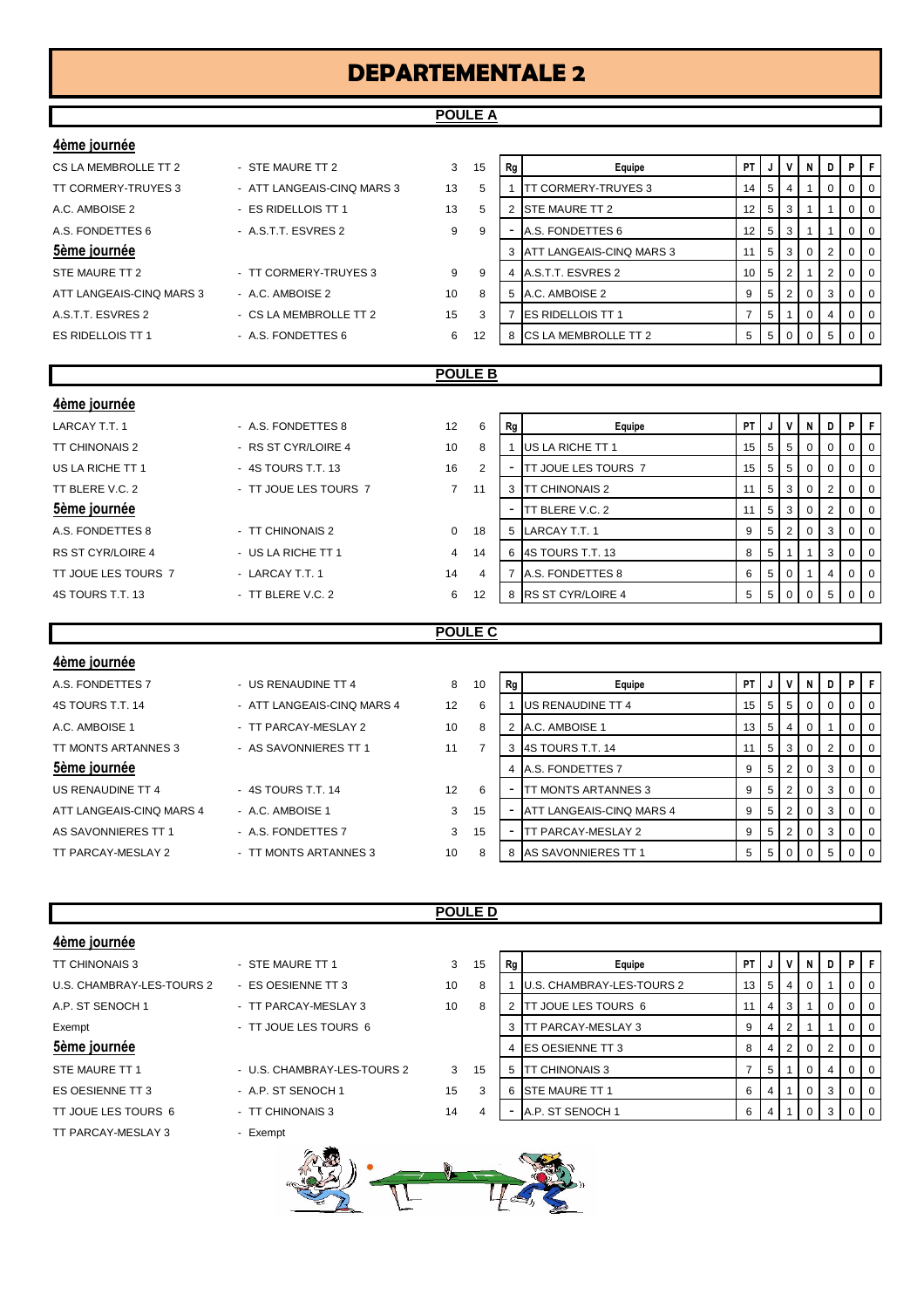# **DEPARTEMENTALE 3**

# **POULE A**

| 4ème journée                |                         |                |                |    |                         |                 |                |                |             |   |                |                |
|-----------------------------|-------------------------|----------------|----------------|----|-------------------------|-----------------|----------------|----------------|-------------|---|----------------|----------------|
| LARCAY T.T. 2               | - BEAUJARDIN BCT 2      | 8              | 10             | Rg | Equipe                  | PT I            | J              | V              | N           | D | P.             | F.             |
| A.S MONTLOUIS/LOIRE 2       | - A.S. LUYNES T.T 3     | $\overline{2}$ | 16             |    | <b>BEAUJARDIN BCT 2</b> | 15 <sup>1</sup> | 5 <sub>1</sub> | 5              | 0           | 0 | $\mathbf{0}$   | $\overline{0}$ |
| TT ST GENOUPH 4             | - ES RIDELLOIS TT 4     | 16             | $\overline{2}$ |    | A.S. LUYNES T.T 3       | 15 <sup>1</sup> |                | $5 \mid 5$     | 0           | 0 | $\overline{0}$ | $\overline{0}$ |
| TT MONTS ARTANNES 4         | - A.S.T.T. ESVRES 3     | 13             | 5              | з  | LARCAY T.T. 2           | 11              | 5 <sub>1</sub> | 3              | 0           | 2 | $\overline{0}$ | $\mathbf 0$    |
| 5ème journée                |                         |                |                | ٠  | <b>ITT ST GENOUPH 4</b> | 11              |                | $5 \mid 3$     | $\mathbf 0$ | 2 | 0 <sup>1</sup> | $\mathbf 0$    |
| <b>BEAUJARDIN BCT 2</b>     | - A.S MONTLOUIS/LOIRE 2 | 14             | 4              | 5  | TT MONTS ARTANNES 4     | 9               | 5 <sup>1</sup> | $\overline{2}$ | 0           | 3 | $\mathbf{0}$   | $\overline{0}$ |
| A.S. LUYNES T.T 3           | - TT ST GENOUPH 4       | 12             | 6              | 6  | A.S MONTLOUIS/LOIRE 2   |                 | 5 <sup>5</sup> |                | 0           | 4 | $\mathbf{0}$   | $\mathbf 0$    |
| A.S.T.T. ESVRES 3           | - LARCAY T.T. 2         |                | 17             |    | A.S.T.T. ESVRES 3       | 7               | 5 <sup>5</sup> |                | 0           | 4 | $\overline{0}$ | $\overline{0}$ |
| ES RIDELLOIS TT 4           | - TT MONTS ARTANNES 4   | $\Omega$       | 18             |    | 8 ES RIDELLOIS TT 4     | 5 <sup>5</sup>  | 5 <sub>1</sub> | 0              | 0           | 5 | $\mathbf{0}$   | $\overline{0}$ |
|                             |                         |                |                |    |                         |                 |                |                |             |   |                |                |
|                             |                         | <b>POULE B</b> |                |    |                         |                 |                |                |             |   |                |                |
| 4ème journée                |                         |                |                |    |                         |                 |                |                |             |   |                |                |
| STE CATHERINE DE FIERBOIS 1 | - Exempt                |                |                | Rg | Equipe                  | PT I            | $J \mid$       | V              | N           | D | P I            | F              |

| STE CATHERINE DE FIERBUIST |
|----------------------------|
| <b>FS RIDELLOIS TT 3</b>   |
| ST AVERTIN SPORTS TT 6     |
| U.S. CHAMBRAY-LES-TOURS 3  |
| 5ème journée               |
| Exempt                     |
| PI PAUL BERT 2             |
| <b>ASTT SORIGNY 1</b>      |
| T T BENAISIEN 3            |

# - P.L. PAUL BERT 2 7 11 - T.T. BENAISIEN 3 10 8 - ASTT SORIGNY 1 13 5 - ES RIDELLOIS TT 3 - ST AVERTIN SPORTS TT 6 3 15 - STE CATHERINE DE FIERBOIS 1 10 8 - U.S. CHAMBRAY-LES-TOURS 3 5 13

| STE CATHERINE DE FIERBOIS 1 | - Exempt                      |    |    | Rg | Equipe                                 | PTIJ            |              | v     | N   | D | PF     |                |
|-----------------------------|-------------------------------|----|----|----|----------------------------------------|-----------------|--------------|-------|-----|---|--------|----------------|
| ES RIDELLOIS TT 3           | - P.L. PAUL BERT 2            |    | 11 |    | <b>IST AVERTIN SPORTS TT 6</b>         |                 | $15$   5     | -51   | 0   |   |        | 0   0          |
| ST AVERTIN SPORTS TT 6      | - T.T. BENAISIEN 3            | 10 | 8  |    | <b>ASTT SORIGNY 1</b>                  |                 | $10$   4   3 |       | - 0 |   |        | $\overline{0}$ |
| U.S. CHAMBRAY-LES-TOURS 3   | - ASTT SORIGNY 1              | 13 | 5  |    | U.S. CHAMBRAY-LES-TOURS 3              | 10 <sub>1</sub> |              | 4 3 1 |     |   |        | O I O          |
| 5ème journée                |                               |    |    |    | P.L. PAUL BERT 2                       |                 | 5            |       |     | 3 | $01$ 0 |                |
| Exempt                      | - ES RIDELLOIS TT 3           |    |    | 5. | <b>IES RIDELLOIS TT 3</b>              | 6               |              |       |     | 3 |        | 0 I O          |
| P.L. PAUL BERT 2            | - ST AVERTIN SPORTS TT 6      | 3  | 15 |    | T.T. BENAISIEN 3                       | 6               |              |       |     | 3 |        | 0 I O          |
| ASTT SORIGNY 1              | - STE CATHERINE DE FIERBOIS 1 | 10 |    |    | <b>ITT STE CATHERINE DE FIERBOIS 1</b> |                 |              |       |     |   |        | 0 I            |
|                             |                               |    |    |    |                                        |                 |              |       |     |   |        |                |

### **POULE C**

| 4ème journée                |                           |    |    |    |                                  |                 |    |   |                |   |   |     |
|-----------------------------|---------------------------|----|----|----|----------------------------------|-----------------|----|---|----------------|---|---|-----|
| <b>ASTT CHEMILLE/DEME 1</b> | - US RENAUDINE TT 5       | 13 | 5  | Rg | Equipe                           | PT.             | J  | v | N I            | D | P |     |
| A.S MONTLOUIS/LOIRE 1       | - Exempt                  |    |    |    | <b>ITT PARCAY-MESLAY 4</b>       | 13              | -5 | 4 | 0              |   | 0 | l O |
| A.C. AMBOISE 3              | - TT PARCAY-MESLAY 4      | 2  | 16 |    | <b>A.S MONTLOUIS/LOIRE 1</b>     | 12 <sup>2</sup> |    | 4 | 0 <sup>1</sup> |   |   | l O |
| RS ST CYR/LOIRE 5           | - ES VILLE AUX DAMES TT 6 | 9  | 9  |    | ASTT CHEMILLE/DEME 1             | 10              | 4  | 3 | 0 <sup>1</sup> |   | 0 | 1 O |
| 5ème journée                |                           |    |    |    | 4 <b>ES VILLE AUX DAMES TT 6</b> |                 |    |   |                |   | 0 | - 0 |
| US RENAUDINE TT 5           | - A.S MONTLOUIS/LOIRE 1   | 2  | 16 |    | <b>US RENAUDINE TT 5</b>         |                 | 5  |   | $\overline{0}$ | 4 | 0 | - 0 |
| Exempt                      | $-$ A.C. AMBOISE 3        |    |    | 6  | A.C. AMBOISE 3                   | 6               |    |   | $\overline{0}$ | 3 |   | -0  |
| ES VILLE AUX DAMES TT 6     | - ASTT CHEMILLE/DEME 1    | 6  | 12 |    | <b>RS ST CYR/LOIRE 5</b>         | 5               |    |   |                |   |   |     |
| TT PARCAY-MESLAY 4          | - RS ST CYR/LOIRE 5       | 14 | 4  |    |                                  |                 |    |   |                |   |   |     |
|                             |                           |    |    |    |                                  |                 |    |   |                |   |   |     |

**POULE D**

## **4ème journée**

| <b>TT CHINONAIS 4</b>    |  |
|--------------------------|--|
| <b>ES RIDELLOIS TT 2</b> |  |
| ST AVERTIN SPORTS TT 5   |  |
| <b>ES OESIENNE TT 5</b>  |  |
| 5ème journée             |  |
| Exempt                   |  |
| ST MICHEL T.T. 1         |  |
| TT JOUE LES TOURS 8      |  |
| T.T. BENAISIEN 2         |  |

| - Exempt                 |
|--------------------------|
| - ST MICHEITT 1          |
| - TT BENAISIEN 2         |
| - TT JOUE LES TOURS 8    |
|                          |
| $-$ FS RIDELLOIS TT 2    |
| - ST AVERTIN SPORTS TT 5 |
| - TT CHINONAIS 4         |
|                          |

- ES OESIENNE TT 5 8 10



| 4eme journee           |                          |    |    |    |                                |                  |                |     |       |          |                |                |
|------------------------|--------------------------|----|----|----|--------------------------------|------------------|----------------|-----|-------|----------|----------------|----------------|
| TT CHINONAIS 4         | - Exempt                 |    |    | Rg | Equipe                         | PT I             |                | JIV | - N-I | D        | PIF            |                |
| ES RIDELLOIS TT 2      | - ST MICHEL T.T. 1       | 13 | -5 |    | <b>ES RIDELLOIS TT 2</b>       | 12 <sup>12</sup> | 4 I            | 4   |       | $\Omega$ | 0 <sub>0</sub> |                |
| ST AVERTIN SPORTS TT 5 | - T.T. BENAISIEN 2       | 2  | 16 |    | <b>ES OESIENNE TT 5</b>        | 12               | 4 I            | 4   |       |          | $01$ 0         |                |
| ES OESIENNE TT 5       | - TT JOUE LES TOURS 8    | 11 |    |    | <b>TT JOUE LES TOURS 8</b>     | 9                | $\overline{4}$ | 2   |       |          |                | $\overline{0}$ |
| 5ème journée           |                          |    |    |    | <b>IST AVERTIN SPORTS TT 5</b> |                  | 5 I            |     |       | 4        | 0 <sub>1</sub> |                |
| Exempt                 | - ES RIDELLOIS TT 2      |    |    |    | ST MICHEL T.T. 1               |                  | 5              |     |       |          |                | $\overline{0}$ |
| ST MICHEL T.T. 1       | - ST AVERTIN SPORTS TT 5 | 11 |    | ۰  | T.T. BENAISIEN 2               |                  | 4              |     |       |          | 0 <sub>0</sub> |                |
| TT JOUE LES TOURS 8    | - TT CHINONAIS 4         | 13 |    |    | <b>TT CHINONAIS 4</b>          | 6                |                |     |       | 3        | 0 <sub>0</sub> |                |
|                        |                          |    |    |    |                                |                  |                |     |       |          |                |                |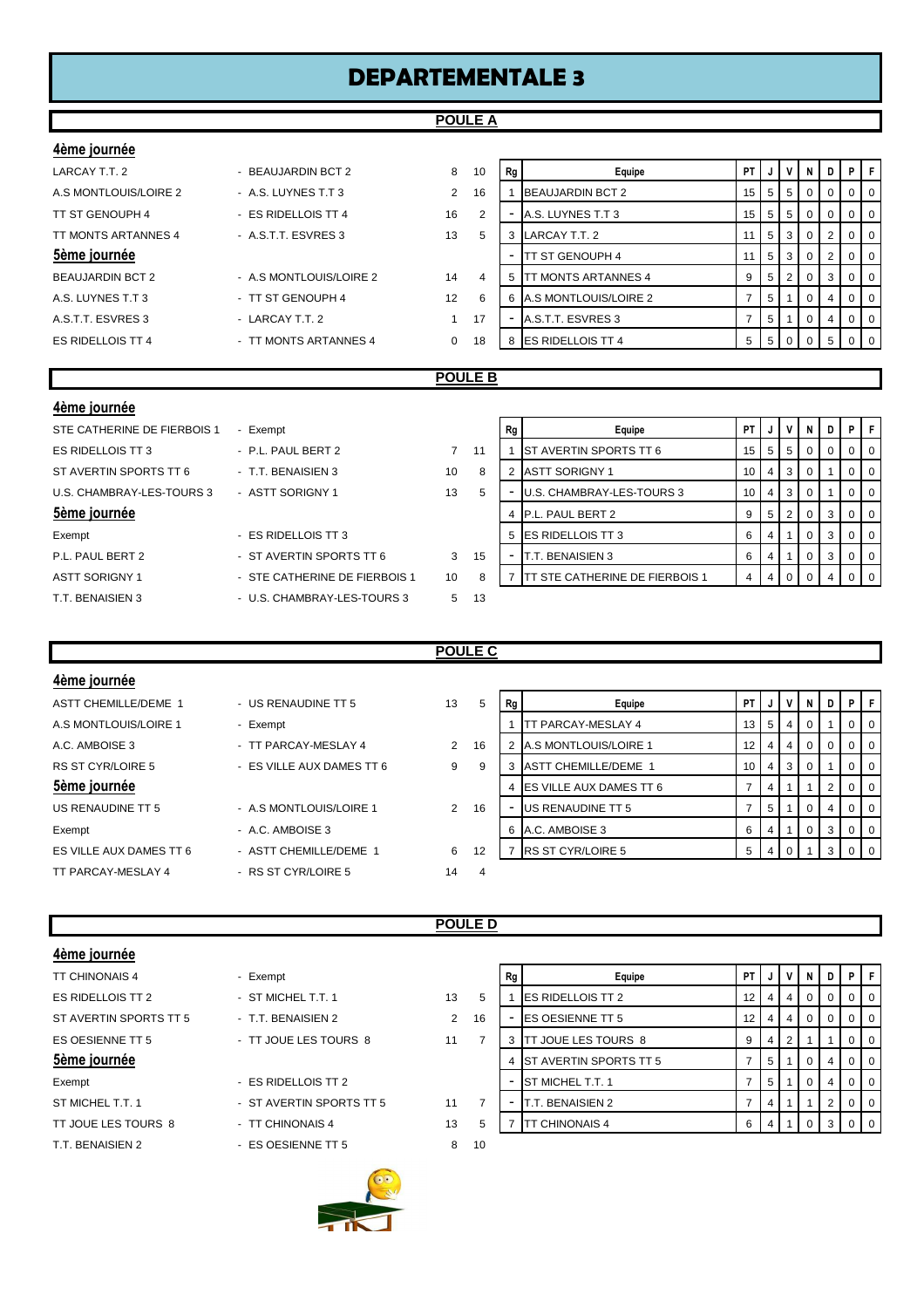## **POULE E**

| 4ème journée              |                          |                |    |    |                                     |           |                |                |                |                |          |     |
|---------------------------|--------------------------|----------------|----|----|-------------------------------------|-----------|----------------|----------------|----------------|----------------|----------|-----|
| US RENAUDINE TT 6         | - A.S. FONDETTES 9       | 16             | 2  | Rg | Equipe                              | <b>PT</b> | J              | v              | N              | D              | P        |     |
| TT CORMERY-TRUYES 4       | - ST ANTOINE DU ROCHER 1 | 13             | 5  |    | U.S. VERNOU 3                       | 15        | 5              | 5 <sup>1</sup> | $\overline{0}$ | -0             |          |     |
| US LA RICHE TT 3          | - U.S. VERNOU 3          | $7^{\circ}$    | 11 |    | <b>A.T.T.ST ANTOINE DU ROCHER 1</b> | 13        | 5              | $\overline{4}$ |                |                |          | -0  |
| A.S. LUYNES T.T 4         | - TT CASTELVALERIE 1     | $\overline{4}$ | 14 | 3  | <b>ITT CASTELVALERIE 1</b>          | 11        | 5 <sup>5</sup> | 3 <sup>1</sup> | $\overline{0}$ | 2              |          | -0  |
| 5ème journée              |                          |                |    |    | [ CORMERY-TRUYES 4                  | 11        | 5              | 3 <sup>1</sup> | $\overline{0}$ |                |          | -0  |
| A.S. FONDETTES 9          | - TT CORMERY-TRUYES 4    | $\overline{4}$ | 14 |    | 5 US RENAUDINE TT 6                 | 10        | -5             | $\overline{2}$ |                | $\overline{2}$ |          | - 0 |
| ST ANTOINE DU ROCHER 1    | - US LA RICHE TT 3       | 11             |    |    | 6 IUS LA RICHE TT 3                 | 8         | 5              |                |                | 3              | $\Omega$ | - 0 |
| <b>TT CASTELVALERIE 1</b> | - US RENAUDINE TT 6      | 11             |    |    | A.S. LUYNES T.T 4                   |           | 5              |                |                |                |          | -0  |
| U.S. VERNOU 3             | - A.S. LUYNES T.T 4      | 17             |    | 8  | A.S. FONDETTES 9                    | 5         | 5              | $\Omega$       |                | 5              |          |     |
|                           |                          |                |    |    |                                     |           |                |                |                |                |          |     |

## **POULE F**

# **4ème journée** STE MAURE TT 3 - C.P. VEIGNE 2 13 5 **Rg** Baulpe **PT J V N D P** 4S TOURS T.T. 15 - Exempt Resemblance Law Contract Law Law STOURS T.T. 15 - 12 4 4 0 0 0 U.S. GENILLE TT 2 - ASTT SORIGNY 2 8 10 2 C.P. VEIGNE 2 11 5 3 0 2 0 0 0 TT MONTS ARTANNES 5 - TT BOUCHARDAIS 2 15 3 3 ASTT SORIGNY 2 10 5 2 1 2 0 0 **5ème journée** 4 TT MONTS ARTANNES 5 8 4 2 0 2 0 0 C.P. VEIGNE 2 - 4S TOURS T.T. 15 13 5 - U.S. GENILLE TT 2 8 4 2 0 2 0 0 0 Exempt  $-$  U.S. GENILLE TT 2 6  $\sqrt{6}$  TT BOUCHARDAIS 2  $\sqrt{7}$   $\sqrt{4}$  1  $\sqrt{2}$  0 0 TT BOUCHARDAIS 2 - STE MAURE TT 3 1 17 7 4S TOURS T.T. 15 4 4 0 0 4 0 ASTT SORIGNY 2 - TT MONTS ARTANNES 5 1 17

# **POULE G**

| 4ème journée            |                      |    |          |    |                            |                 |   |   |   |                |                |
|-------------------------|----------------------|----|----------|----|----------------------------|-----------------|---|---|---|----------------|----------------|
| <b>TT SEMBLANCEEN 1</b> | - ES AMBILLOU 1      | 16 | 2        | Rg | Equipe                     | PT I            | J | V | N | D              | PF             |
| TT PARCAY-MESLAY 5      | - ES OESIENNE TT 4   |    | 17       |    | <b>IES OESIENNE TT 4</b>   | 14 I            | 5 | 4 |   | $\mathbf{0}$   | $0$   0        |
| US LA RICHE TT 2        | - U.S. VERNOU 1      | 8  | 10       | ۰  | <b>RS ST CYR/LOIRE 6</b>   | 14 I            | 5 | 4 |   | $\overline{0}$ | $0$   0        |
| RS ST CYR/LOIRE 6       | - TT CASTELVALERIE 2 | 10 | 8        | 3  | U.S. VERNOU 1              | 12 <sub>1</sub> | 5 | 3 |   |                | $0$   0        |
| 5ème journée            |                      |    |          | 4  | <b>ITT SEMBLANCEEN 1</b>   | 11 <sup>1</sup> | 5 | 3 | 0 | $\overline{2}$ | $0$   0        |
| ES AMBILLOU 1           | - TT PARCAY-MESLAY 5 | 11 |          | 5  | <b>ITT CASTELVALERIE 2</b> | 10 <sub>l</sub> | 5 | 2 |   | 2              | 0 <sub>0</sub> |
| <b>ES OESIENNE TT 4</b> | - US LA RICHE TT 2   | 18 | $\Omega$ | 6  | <b>ES AMBILLOU 1</b>       |                 | 5 |   | 0 | 4              | $0 \mid 0$     |
| TT CASTELVALERIE 2      | - TT SEMBLANCEEN 1   | 13 | 5        |    | US LA RICHE TT 2           |                 | 5 |   | 0 |                | $0$   0        |
| U.S. VERNOU 1           | - RS ST CYR/LOIRE 6  | 8  | 10       | 8  | <b>ITT PARCAY-MESLAY 5</b> | 5               | 5 |   |   | 5              | $0$   $0$      |
|                         |                      |    |          |    |                            |                 |   |   |   |                |                |
| <b>POULE H</b>          |                      |    |          |    |                            |                 |   |   |   |                |                |

#### **4ème journée**

| US RENAUDINE TT 7       | - ES VILLE AUX DAMES TT 5 | 10 |
|-------------------------|---------------------------|----|
| U.S. VERNOU 2           | - TT BLERE V.C. 3         | 9  |
| <b>PPC MARTINOIS 1</b>  | - C.E.S. TOURS 2          | 11 |
| ATT AZAY/CHER 1         | - ST AVERTIN SPORTS TT 7  | 18 |
| 5ème journée            |                           |    |
| ES VILLE AUX DAMES TT 5 | - U.S. VERNOU 2           | 8  |
| TT BLERE V.C. 3         | - PPC MARTINOIS 1         | 8  |
| ST AVERTIN SPORTS TT 7  | - US RENAUDINE TT 7       | 4  |
| C E S TOURS 2           | - ATT AZAY/CHER           | 7  |



| US RENAUDINE TT 7       | - ES VILLE AUX DAMES TT 5 | 10 | 8        | Rg | Equipe                            | PT I            |                    |       | N | D | PIF            |                |
|-------------------------|---------------------------|----|----------|----|-----------------------------------|-----------------|--------------------|-------|---|---|----------------|----------------|
| U.S. VERNOU 2           | $-$ TT BLERE V.C. 3       | 9  | 9        |    | <b>US RENAUDINE TT 7</b>          | 13 <sub>1</sub> | 5 <sup>1</sup>     | 4     |   |   | $\Omega$       | $\overline{0}$ |
| PPC MARTINOIS 1         | $-C.E.S. TOUNS 2$         | 11 |          |    | <b>PPC MARTINOIS 1</b>            | 12 I            | 5 3                |       |   |   | 0 <sup>1</sup> | $\Omega$       |
| ATT AZAY/CHER 1         | - ST AVERTIN SPORTS TT 7  | 18 | $\Omega$ |    | ATT AZAY/CHER 1                   | 12 <sub>1</sub> |                    | 5 3   |   |   | $\Omega$       | $\overline{0}$ |
| 5ème journée            |                           |    |          |    | 4 <b>IES VILLE AUX DAMES TT 5</b> |                 |                    | 5 3 1 |   |   |                | 0 <sub>0</sub> |
| ES VILLE AUX DAMES TT 5 | - U.S. VERNOU 2           | 8  | 10       |    | 5 U.S. VERNOU 2                   |                 | $10 \mid 5 \mid 2$ |       |   | 2 |                | $01$ 0         |
| TT BLERE V.C. 3         | - PPC MARTINOIS 1         | 8  | 10       | ۰  | TT BLERE V.C. 3                   | 10 <sup>1</sup> | 5 <sub>1</sub>     |       |   |   | $\Omega$       | $\Omega$       |
| ST AVERTIN SPORTS TT 7  | - US RENAUDINE TT 7       | 4  | 14       |    | C.E.S. TOURS 2                    |                 | 5 <sup>1</sup>     |       |   | 4 | $\Omega$       | $\Omega$       |
| C.E.S. TOURS 2          | - ATT AZAY/CHER           |    | 11       |    | <b>IST AVERTIN SPORTS TT 7</b>    | 4               | 5 <sub>1</sub>     |       |   |   |                |                |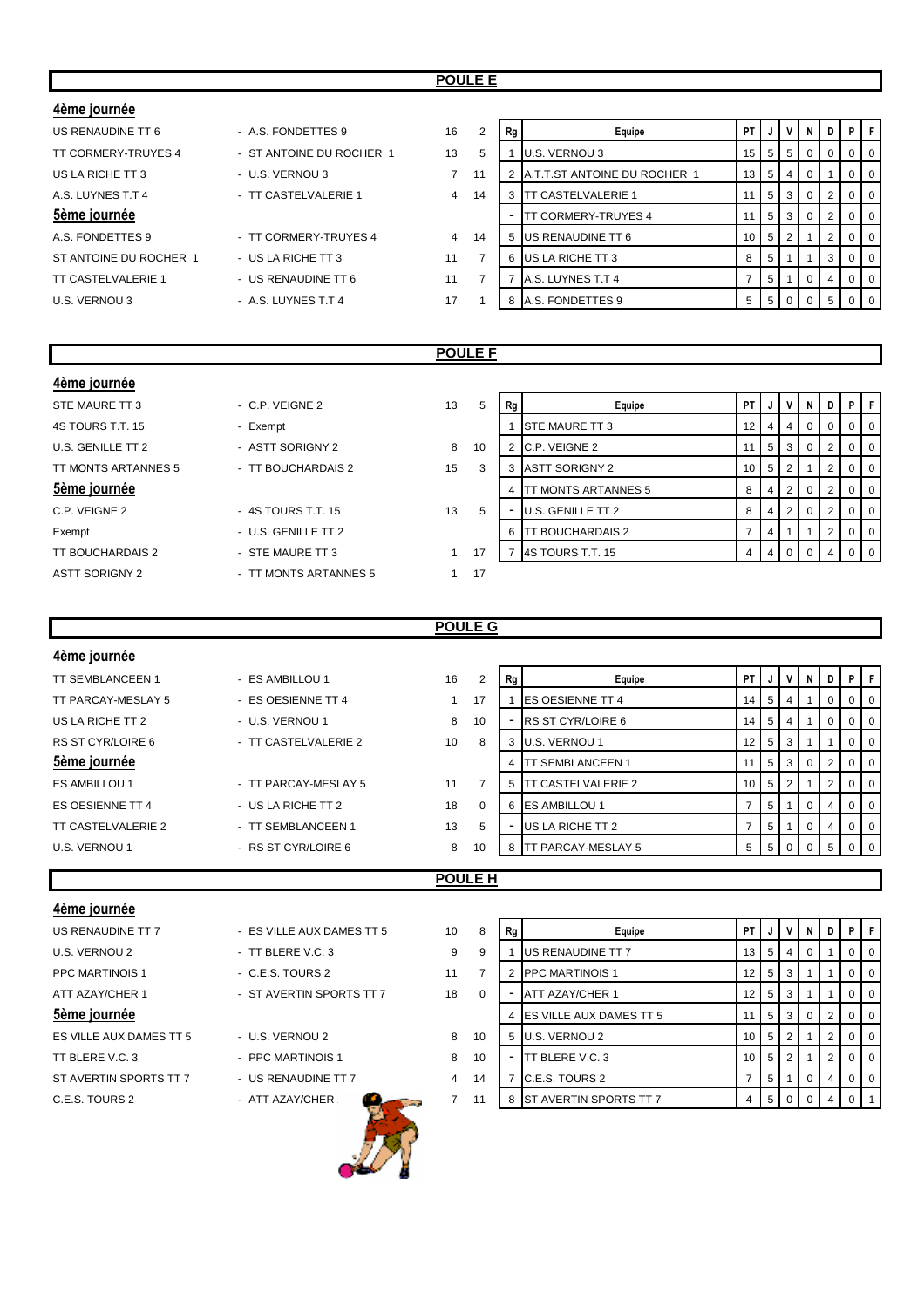# **DEPARTEMENTALE 4**

# **POULE A**

| 4ème journee |
|--------------|
|              |

| ASII CHEMILLE/DEME 2    |
|-------------------------|
| TT PARCAY-MESLAY 6      |
| US LA RICHE TT 5        |
| ST ANTOINE DU ROCHER 3  |
| <b>5ème journée</b>     |
| ASTT DU NAIS 2          |
| ES OESIENNE TT 6        |
| ST AVERTIN SPORTS TT 10 |
| Exempt                  |
|                         |

| 4eme journee            |                           |
|-------------------------|---------------------------|
| ASTT CHEMILLE/DEME 2    | - ASTT DU NAIS 2          |
| TT PARCAY-MESLAY 6      | - ES OESIENNE TT 6        |
| US LA RICHE TT 5        | - Exempt                  |
| ST ANTOINE DU ROCHER 3  | - ST AVERTIN SPORTS TT 10 |
| <u>5ème journée</u>     |                           |
| ASTT DU NAIS 2          | - TT PARCAY-MESLAY 6      |
| ES OESIENNE TT 6        | - US LA RICHE TT 5        |
| ST AVERTIN SPORTS TT 10 | - ASTT CHEMILLE/DEME 2    |
| Exempt                  | - ST ANTOINE DU ROCHER 3  |

| ASTT CHEMILLE/DEME 2    | - ASTT DU NAIS 2          | 5.       | 5  | Rg | Equipe                              | PT                 |   |     | N | D | PIF            |     |
|-------------------------|---------------------------|----------|----|----|-------------------------------------|--------------------|---|-----|---|---|----------------|-----|
| TT PARCAY-MESLAY 6      | - ES OESIENNE TT 6        |          |    |    | TT PARCAY-MESLAY 6                  | 12 <sub>1</sub>    |   | 414 |   |   | 0 <sub>0</sub> |     |
| US LA RICHE TT 5        | - Exempt                  |          |    |    | <b>IES OESIENNE TT 6</b>            | 12 I               |   | 5 3 |   |   |                | l O |
| ST ANTOINE DU ROCHER 3  | - ST AVERTIN SPORTS TT 10 | 9        |    |    | <b>ASTT CHEMILLE/DEME 2</b>         | $10 \mid 5 \mid 2$ |   |     |   |   |                | l O |
| 5ème journée            |                           |          |    |    | <b>A.T.T.ST ANTOINE DU ROCHER 3</b> | 8                  |   |     |   |   |                | ∣ O |
| ASTT DU NAIS 2          | - TT PARCAY-MESLAY 6      | $\Omega$ | 10 |    | 5 IST AVERTIN SPORTS TT 10          | 6                  | 4 |     |   | 3 | 0 <sub>0</sub> |     |
| ES OESIENNE TT 6        | - US LA RICHE TT 5        | 8        | 2  |    | US LA RICHE TT 5                    | 6                  |   |     |   |   |                | I O |
| ST AVERTIN SPORTS TT 10 | - ASTT CHEMILLE/DEME 2    | 3        |    | ۰  | ASTT DU NAIS 2                      | 6                  |   |     |   |   | 0 <sub>0</sub> |     |
|                         |                           |          |    |    |                                     |                    |   |     |   |   |                |     |

# **POULE B**

| 4ème journée                |                               |                 |          |    |                                        |           |                |              |   |   |    |     |
|-----------------------------|-------------------------------|-----------------|----------|----|----------------------------------------|-----------|----------------|--------------|---|---|----|-----|
| STE CATHERINE DE FIERBOIS 2 | - Exempt                      |                 |          | Rg | Equipe                                 | <b>PT</b> | J              | v            | N | D | P. |     |
| T.T. BENAISIEN 5            | - U.S.E. AVOINE-BEAUMONT 2    |                 | 9        |    | <b>U.S.E. AVOINE-BEAUMONT 2</b>        | 13        | 5              | 4            |   |   |    | -0  |
| AS SAVONNIERES TT 2         | - TT MONTS ARTANNES 6         | 3               | 7        | 2  | <b>IES OESIENNE TT 7</b>               | 11        | $\overline{4}$ | 3            |   |   | 0  | -0  |
| ES OESIENNE TT 7            | - TT JOUE LES TOURS 10        | 10              | $\Omega$ |    | <b>ITT MONTS ARTANNES 6</b>            | 11        | $\overline{4}$ | 3            |   |   |    | - 0 |
| 5ème journée                |                               |                 |          |    | 4 AS SAVONNIERES TT 2                  | 8         | 5              |              |   |   |    | -0  |
| Exempt                      | - T.T. BENAISIEN 5            |                 |          |    | 5 IT.T. BENAISIEN 5                    | 7         | 4              |              |   | 2 |    | -0  |
| U.S.E. AVOINE-BEAUMONT 2    | - AS SAVONNIERES TT 2         | 6               | 4        | 6  | <b>ITT JOUE LES TOURS 10</b>           | 5         | 4              | $\mathbf{0}$ |   | 3 |    | -0  |
| TT JOUE LES TOURS 10        | - STE CATHERINE DE FIERBOIS 2 | $5\overline{5}$ | 5        |    | <b>ITT STE CATHERINE DE FIERBOIS 2</b> | 5         | 4              |              |   |   |    |     |
| TT MONTS ARTANNES 6         | - ES OESIENNE TT 7            | 5               | 5        |    |                                        |           |                |              |   |   |    |     |
|                             |                               | PQIII E C       |          |    |                                        |           |                |              |   |   |    |     |

# **4ème journée**

#### **POULE C**

| 4eme journee       |                      |                |                |    |                            |                 |        |            |          |     |        |         |
|--------------------|----------------------|----------------|----------------|----|----------------------------|-----------------|--------|------------|----------|-----|--------|---------|
| 4S TOURS T.T. 16   | - LARCAY T.T. 3      | 8              | 2              | Rg | Equipe                     | PT I            | J      | <b>V</b>   | N        | D I | PF     |         |
| TT PARCAY MESLAY 7 | - A.S. LUYNES T.T 5  | 4              | 6              |    | 4S TOURS T.T. 16           | 15 <sup>1</sup> | $-151$ | 5          |          | 0   |        | $01$ 0  |
| RS ST CYR/LOIRE 7  | - U.S. VERNOU 6      | $\overline{7}$ | 3              |    | LARCAY T.T. 3              | 13 <sup>1</sup> | 5      | 4          | 0        |     |        | $0$   0 |
| P.L. PAUL BERT 3   | - A.C. AMBOISE 5     | 10             | $\Omega$       |    | P.L. PAUL BERT 3           | 13 <sup>1</sup> | 5      | 4          | 0        |     |        | $0$   0 |
| 5ème journée       |                      |                |                |    | A.S. LUYNES T.T 5          |                 | 5      | l 3        | $\Omega$ | 2   |        | $0$   0 |
| LARCAY T.T.3       | - TT PARCAY MESLAY 7 | 8              | $\overline{2}$ |    | 5 IRS ST CYR/LOIRE 7       | 9               |        | $5 \mid 2$ | $\Omega$ | 3   | $01$ 0 |         |
| A.S. LUYNES T.T 5  | - RS ST CYR/LOIRE 7  | $\overline{7}$ | 3              | 6  | <b>ITT PARCAY MESLAY 7</b> |                 | 5      |            | 0        | 4   | $01$ 0 |         |
| A.C. AMBOISE 5     | - 4S TOURS T.T. 16   | 0              | 10             |    | A.C. AMBOISE 5             |                 | 5      |            | 0        |     |        | $01$ 0  |
| U.S. VERNOU 6      | - P.L. PAUL BERT 3   | 4              | 6              |    | U.S. VERNOU 6              | 5.              | 5      |            |          | 5   |        | $01$ 0  |
|                    |                      |                |                |    |                            |                 |        |            |          |     |        |         |

# **POULE D**

| 4ème journée               |                          |                |          |    |                               |                 |                |                |          |              |                |
|----------------------------|--------------------------|----------------|----------|----|-------------------------------|-----------------|----------------|----------------|----------|--------------|----------------|
| R.C. BALLAN 3              | - T.T. METTRAY 1         | 3              |          | Rg | Equipe                        | PT I            | J              | V              | N        | D            | PF             |
| T.T. BENAISIEN 4           | - A.S.P.T.T. TOURS 1     | $\overline{7}$ | 3        |    | T.T. METTRAY 1                | 15 <sup>1</sup> | 5 <sub>1</sub> | - 5            | 0        | 0            | $0$   0        |
| T.T. BOUCHARDAIS 4         | - TT MONTS ARTANNES 7    | $\overline{7}$ | 3        | 2  | A.S.P.T.T. TOURS 1            | 13 <sup>1</sup> | 5              | 4              | $\Omega$ |              | 0 <sub>0</sub> |
| A.S.T.T. ESVRES 4          | - ST AVERTIN SPORTS TT 8 | $\overline{7}$ | 3        | 3  | <b>IT.T. BENAISIEN 4</b>      | 11 <sub>1</sub> | 5              | -3             | 0        |              | 0 <sub>0</sub> |
| 5ème journée               |                          |                |          | 4  | <b>ITT MONTS ARTANNES 7</b>   | $10 \mid 5$     |                | 2              |          | $\mathbf{2}$ | $0$   $0$      |
| T.T. METTRAY 1             | - T.T. BENAISIEN 4       | 10             | $\Omega$ | 5  | R.C. BALLAN 3                 | 9               | 5              | $\overline{2}$ | 0        | 3            | $0$   0        |
| A.S.P.T.T. TOURS 1         | - T.T. BOUCHARDAIS 4     | 8              | 2        |    | T.T. BOUCHARDAIS 4            | 9               | 5              | 2              | $\Omega$ | 3            | $0$   0        |
| ST AVERTIN SPORTS TT 8     | $-R.C. BALLAN 3$         | $\overline{2}$ | 8        |    | A.S.T.T. ESVRES 4             |                 | 5              |                | 0        | 4            | $0$   $0$      |
| <b>TT MONTS ARTANNES 7</b> | - A S.T.T. ESVRES 4      | 9              |          | 8  | <b>ST AVERTIN SPORTS TT 8</b> | 6 I             | 5              |                |          | 4            | $0$   $0$      |
| $\gamma$                   |                          |                |          |    |                               |                 |                |                |          |              |                |

LS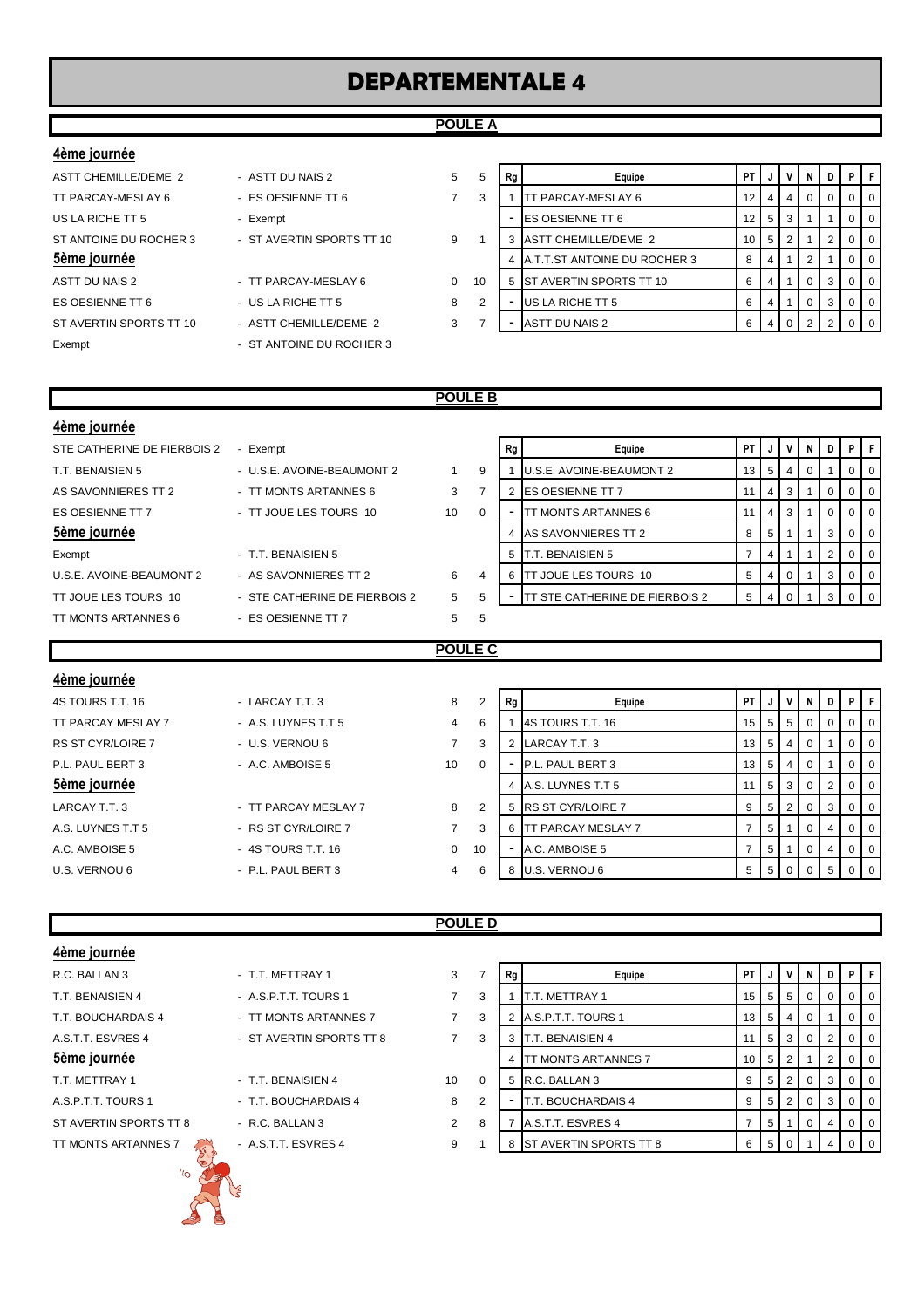### **POULE E**

| 4ème journée              |                             |                |                |                |                                  |                |                |                |          |                 |              |                |
|---------------------------|-----------------------------|----------------|----------------|----------------|----------------------------------|----------------|----------------|----------------|----------|-----------------|--------------|----------------|
| <b>ATT AZAY/CHER 2</b>    | - Exempt                    |                |                | Rg             | Equipe                           | <b>PT</b>      |                | V              | N        | D I             | PF           |                |
| U.S. VERNOU 5             | - A.P. ABILLY 2             | 9              | -1             |                | <b>PPC MARTINOIS 2</b>           | 10             | $\overline{4}$ | 3              | 0        |                 | $\mathbf 0$  | l 0            |
| T.T BOUCHARDAIS 3         | - TT CORMERY-TRUYES 5       | $\overline{2}$ | 8              |                | ATT LANGEAIS-CINQ MARS 5         | 10             |                | 3              | 0        |                 | 0            | $\overline{0}$ |
| ATT LANGEAIS-CINQ MARS 5  | - PPC MARTINOIS 2           | 3              | $\overline{7}$ | $\blacksquare$ | <b>TT CORMERY-TRUYES 5</b>       | 10             | 5              | 3              | 0        |                 | 0            | <b>0</b>       |
| 5ème journée              |                             |                |                | 4              | U.S. VERNOU 5                    | 9              | 4              | $\overline{2}$ |          |                 | $\mathbf{0}$ | I 0            |
| Exempt                    | - U.S. VERNOU 5             |                |                |                | <b>ATT AZAY/CHER 2</b>           | 9              | 4              | $\overline{2}$ |          |                 | 0            | $\overline{0}$ |
| A.P. ABILLY 2             | - T.T BOUCHARDAIS 3         | 3              | $\overline{7}$ |                | <b>T.T BOUCHARDAIS 3</b>         | $\overline{7}$ | 5              |                | 0        | 4               | 0            | 0              |
| PPC MARTINOIS 2           | - ATT AZAY/CHER 2           | $\overline{7}$ | 3              | $\overline{7}$ | A.P. ABILLY 2                    | 5              | 5 <sup>1</sup> | $\mathbf 0$    | 0        | $5\overline{5}$ | $0$   0      |                |
| TT CORMERY-TRUYES 5       | - ATT LANGEAIS-CINQ MARS 5  | $\overline{2}$ | 8              |                |                                  |                |                |                |          |                 |              |                |
|                           |                             |                |                |                |                                  |                |                |                |          |                 |              |                |
|                           |                             |                | <b>POULE F</b> |                |                                  |                |                |                |          |                 |              |                |
| <u>4ème journée</u>       |                             |                |                |                |                                  |                |                |                |          |                 |              |                |
| R.C. BALLAN 4             | - BEAUJARDIN BCT 3          | 10             | 0              | Rg             | Equipe                           | <b>PT</b>      |                | ٧              | N        | D I             | <b>P</b> IF  |                |
| U.S. CHAMBRAY-LES-TOURS 4 | - STE MAURE TT 5            | 10             | $\Omega$       |                | <b>ST AVERTIN SPORTS TT 9</b>    | 13             | 5              | 4              | 0        |                 | 0            | $\overline{0}$ |
| Exempt                    | $-$ C.P. VEIGNE 3           |                |                | 2              | R.C. BALLAN 4                    | 12             | 4              | 4              | 0        | 0               | 0            | l 0            |
| ATT LANGEAIS-CINQ MARS 6  | - ST AVERTIN SPORTS TT 9    | $\overline{2}$ | 8              | 3              | <b>BEAUJARDIN BCT 3</b>          | 9              | 5              | $\mathbf{1}$   | 2        | 2               | 0            | $\overline{0}$ |
| Sème journée              |                             |                |                | $\Delta$       | C.P. VEIGNE 3                    | 8              | 4              | 2              | 0        | 2               | 0            | <b>0</b>       |
| <b>BEAUJARDIN BCT 3</b>   | - U.S. CHAMBRAY-LES-TOURS 4 | 5              | 5              | 5              | <b>ATT LANGEAIS-CINQ MARS 6</b>  | $\overline{7}$ | 4              | 1              |          | $\overline{2}$  | 0            | $\overline{0}$ |
| STE MAURE TT 5            | - Exempt                    |                |                |                | <b>U.S. CHAMBRAY-LES-TOURS 4</b> | 7              | 4              | 1              |          | 2               | 0            | $\overline{0}$ |
| ST AVERTIN SPORTS TT 9    | - R.C. BALLAN 4             | 0              | 10             | $\overline{7}$ | <b>STE MAURE TT 5</b>            | 4              | 4              | $\Omega$       | $\Omega$ | 4               | $01$ 0       |                |

# **POULE G**

# **4ème journée**

A.P. ST SENOCH 2 - AS VERETZ TT 4 6 ASTT SORIGNY 3 - TT JOUE LES TOURS 9 0 10

**4ème journée** US RENAUDINE TT 8

| Exempt              | $-$ A.P. ABILLY 1  |    |
|---------------------|--------------------|----|
| TTC du LOCHOIS 2    | - ASTT SORIGNY 3   | 10 |
| TT JOUE LES TOURS 9 | - A.P. ST SENOCH 2 | 3  |
| 5ème journée        |                    |    |
| STE MAURE TT 4      | - Exempt           |    |
| A.P. ABILLY 1       | - TTC du LOCHOIS 2 | 1  |
|                     |                    |    |

| <b>TUNIC IOUNIUS</b>  |                     |    |      |    |                       |                 |                |                |          |   |                |                |
|-----------------------|---------------------|----|------|----|-----------------------|-----------------|----------------|----------------|----------|---|----------------|----------------|
| AS VERETZ TT 4        | - STE MAURE TT 4    | 5  | 5    | Rg | Equipe                | PT I            | J              | 1 V I          | - N      | D | PIF            |                |
| Exempt                | - A.P. ABILLY 1     |    |      |    | A.P. ST SENOCH 2      | 13              | 5 <sub>1</sub> | -41            | -0       |   |                | $0$   0        |
| TTC du LOCHOIS 2      | - ASTT SORIGNY 3    | 10 | 0    |    | TTC du LOCHOIS 2      | 10              | 4 <sup>1</sup> | 3              |          |   | $\overline{0}$ | $\overline{0}$ |
| TT JOUE LES TOURS 9   | - A.P. ST SENOCH 2  | 3  |      |    | TT JOUE LES TOURS 9   | 10 <sup>1</sup> | 51             | <u>2</u>       |          |   |                | $01$ 0         |
| 5ème journée          |                     |    |      |    | AS VERETZ TT 4        | 9               | $\overline{4}$ |                |          |   |                | $01$ 0         |
| STE MAURE TT 4        | - Exempt            |    |      |    | 5 ISTE MAURE TT 4     |                 | $\overline{4}$ | $\overline{0}$ | - 3      |   |                | $01$ 0         |
| A.P. ABILLY 1         | - TTC du LOCHOIS 2  |    | 9    | 6  | A.P. ABILLY 1         | 6               | 4              |                | $\Omega$ | 3 |                | $01$ 0         |
| A.P. ST SENOCH 2      | - AS VERETZ TT 4    | 6  | 4    |    | <b>ASTT SORIGNY 3</b> |                 | 4              |                |          | 3 |                | $0$ 0          |
| <b>ACTT CODICAIVO</b> | TT IOUT LES TOUDS A |    | 0.10 |    |                       |                 |                |                |          |   |                |                |

# **POULE H**

| TVIIIV  VWIIIVV           |                             |    |   |
|---------------------------|-----------------------------|----|---|
| US RENAUDINE TT 8         | - ASTT DU NAIS 1            | 1  | 9 |
| U.S. VERNOU 4             | - CS LA MEMBROLLE TT 3      | 1  | 9 |
| Exempt                    | - U.S. CHAMBRAY-LES-TOURS 5 |    |   |
| ST ANTOINE DU ROCHER 2    | - A.C. AMBOISE 4            | 3  | 7 |
| 5ème journée              |                             |    |   |
| ASTT DU NAIS 1            | - U.S. VERNOU 4             | 10 | 0 |
| CS LA MEMBROLLE TT 3      | - Exempt                    |    |   |
| A.C. AMBOISE 4            | - US RENAUDINE TT 8         | 8  | 2 |
| U.S. CHAMBRAY-LES-TOURS 5 | - ST ANTOINE DU ROCHER 2    | 6  | 4 |
|                           |                             |    |   |



| US RENAUDINE TT 8      | - ASTT DU NAIS 1            |    | 9 | Rg | Equipe                           | <b>PT</b>       |   | V   | N            | D | PIF       |                  |
|------------------------|-----------------------------|----|---|----|----------------------------------|-----------------|---|-----|--------------|---|-----------|------------------|
| U.S. VERNOU 4          | - CS LA MEMBROLLE TT 3      |    | 9 |    | <b>ASTT DU NAIS 1</b>            | 15 I            | 5 | -5  | 0            |   |           | 0 <sub>0</sub>   |
| Exempt                 | - U.S. CHAMBRAY-LES-TOURS 5 |    |   |    | 2 A.C. AMBOISE 4                 |                 | 5 | - 3 | $\mathbf{0}$ |   | $0$   $0$ |                  |
| ST ANTOINE DU ROCHER 2 | - A.C. AMBOISE 4            | 3  |   |    | 3 ICS LA MEMBROLLE TT 3          | 10 <sub>l</sub> | 4 | -3  | $\Omega$     |   |           | $\overline{1}$ 0 |
| 5ème journée           |                             |    |   |    | <b>U.S. CHAMBRAY-LES-TOURS 5</b> | 10 I            | 4 | -3  | $\Omega$     |   |           | 0 <sub>0</sub>   |
| ASTT DU NAIS 1         | - U.S. VERNOU 4             | 10 |   | 5  | US RENAUDINE TT 8                | 6               |   |     | $\Omega$     | 3 | $0$   $0$ |                  |
| CS LA MEMBROLLE TT 3   | - Exempt                    |    |   |    | 6 A.T.T.ST ANTOINE DU ROCHER 2   |                 |   |     | $\mathbf{0}$ |   | $0$   $0$ |                  |
| A.C. AMBOISE 4         | - US RENAUDINE TT 8         | 8  |   |    | U.S. VERNOU 4                    |                 |   |     |              |   |           | 0 <sub>0</sub>   |
|                        |                             |    |   |    |                                  |                 |   |     |              |   |           |                  |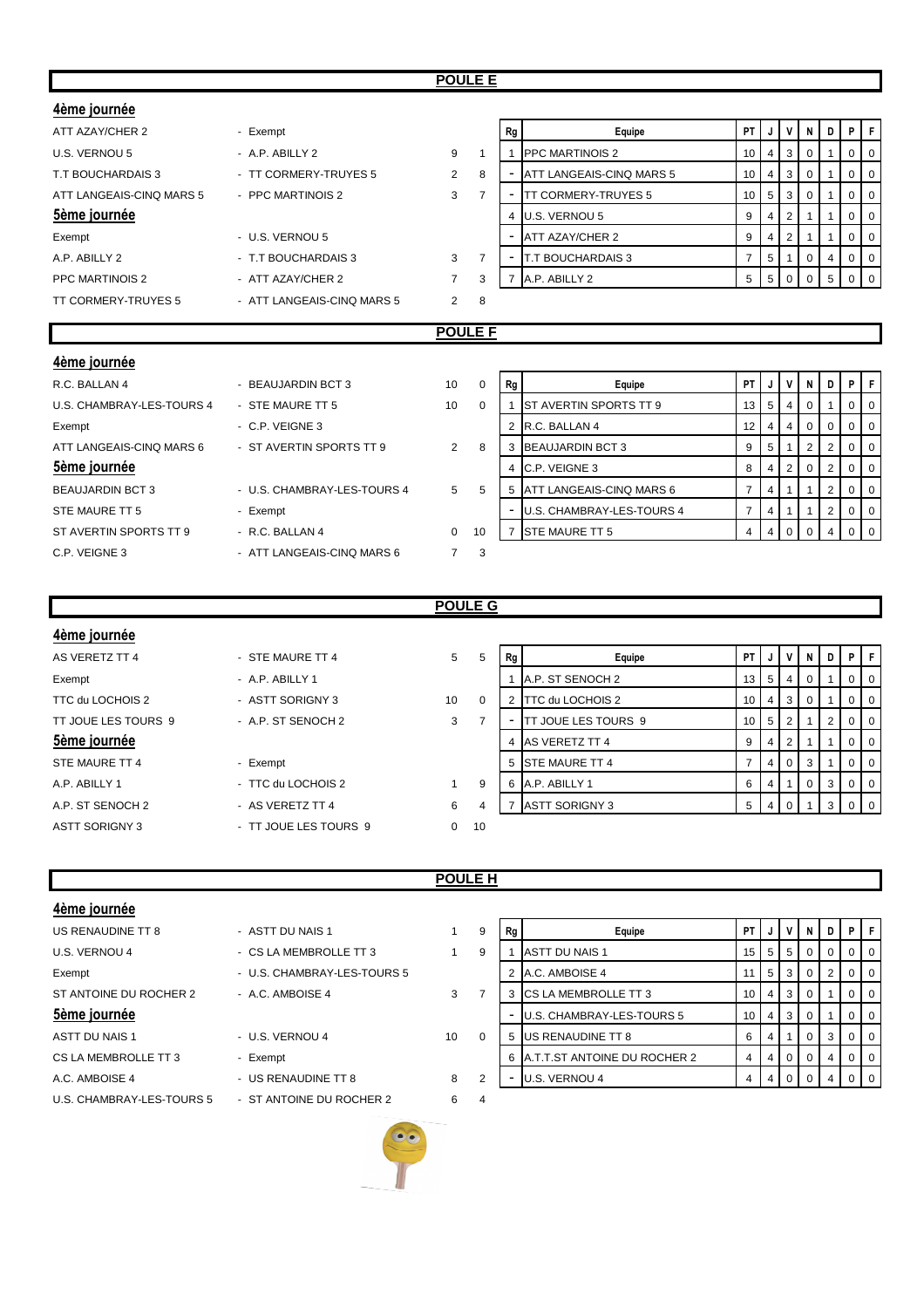#### **POULE I**

## **4ème journée**

T.T. METTRAY 2 **And A PT A LARCAY T.T. 4** 3 RS ST CYR/LOIRE 8 - Exempt US LA RICHE TT 4 **A.S MONTLOUIS/LOIRE 3** 3 ES OESIENNE TT 8 - ATT AZAY/CHER 3 3 **5ème journée** LARCAY T.T. 4 **EXECUTE:** RS ST CYR/LOIRE 8 5

# Exempt - US LA RICHE TT 4

A.S. MONTLOUIS/LOIRE 3 - ES OESIENNE TT 8 9 1



| 7              | Rg             | Equipe                   | PT |   | ν              | N        | D              | Ρ | F        |
|----------------|----------------|--------------------------|----|---|----------------|----------|----------------|---|----------|
|                | 1              | A.S MONTLOUIS/LOIRE 3    | 15 | 5 | 5              | 0        | 0              | 0 | $\Omega$ |
| $\overline{7}$ | 2              | LARCAY T.T. 4            | 10 | 5 | 1              | 3        | 1              | 0 | $\Omega$ |
| 7              | 3              | <b>RS ST CYR/LOIRE 8</b> | 9  | 4 | $\overline{2}$ | 1        | 1              | 0 | $\Omega$ |
|                | $\overline{4}$ | T.T. METTRAY 2           | 8  | 4 | $\overline{2}$ | $\Omega$ | $\overline{2}$ | 0 | $\Omega$ |
| 5              | 5              | ES OESIENNE TT 8         | 7  | 4 | 1              | 1        | $\overline{2}$ | 0 | $\Omega$ |
|                |                | ATT AZAY/CHER 3          |    | 4 | 4              | 1        | $\overline{2}$ | 0 | $\Omega$ |
| 6              |                | US LA RICHE TT 4         |    |   | 0              | 0        | 4              | 0 | $\Omega$ |

# **DEPARTEMENTALE 5**

#### **4ème journée**

AS VERETZ TT 5 **FOR AUX DAMES TT 7** 3 7 US LA RICHE TT 6  $-$  P.L. PAUL BERT 4 3 A.P. ST SENOCH 3 - Exempt C.P. VEIGNE 4 - PPC MARTINOIS 3 2

#### 5ème journée

ES VILLE AUX DAMES TT 7 - US LA RICHE TT 6 4 4 P.L. PAUL BERT 4 - A.P. ST SENOCH 3 8 PPC MARTINOIS 3 **AS VERETZ TT 5** 3 Exempt - C.P. VEIGNE 4

# **POULE Unique**

| 3 | Rg             | Equipe                  | PT | J | ν              | N        | D | P |  |
|---|----------------|-------------------------|----|---|----------------|----------|---|---|--|
| 7 |                | AS VERETZ TT 5          | 13 | 5 | 4              | $\Omega$ | 1 | O |  |
|   | 2              | <b>PPC MARTINOIS 3</b>  | 12 | 4 | 4              | $\Omega$ | 0 | 0 |  |
| 8 | 3              | C.P. VEIGNE 4           | 10 | 4 | 3              | 0        | 1 | O |  |
|   | $\overline{4}$ | P.L. PAUL BERT 4        | 9  | 5 | $\overline{2}$ | $\Omega$ | 3 | 0 |  |
| 6 | 5              | US LA RICHE TT 6        | 8  | 4 | 2              | $\Omega$ | 2 | 0 |  |
| 2 | 6              | ES VILLE AUX DAMES TT 7 | 4  | 4 | 0              | 0        | 4 | 0 |  |
| 2 |                | A.P. ST SENOCH 3        | 4  | 4 | 0              | 0        | 4 |   |  |

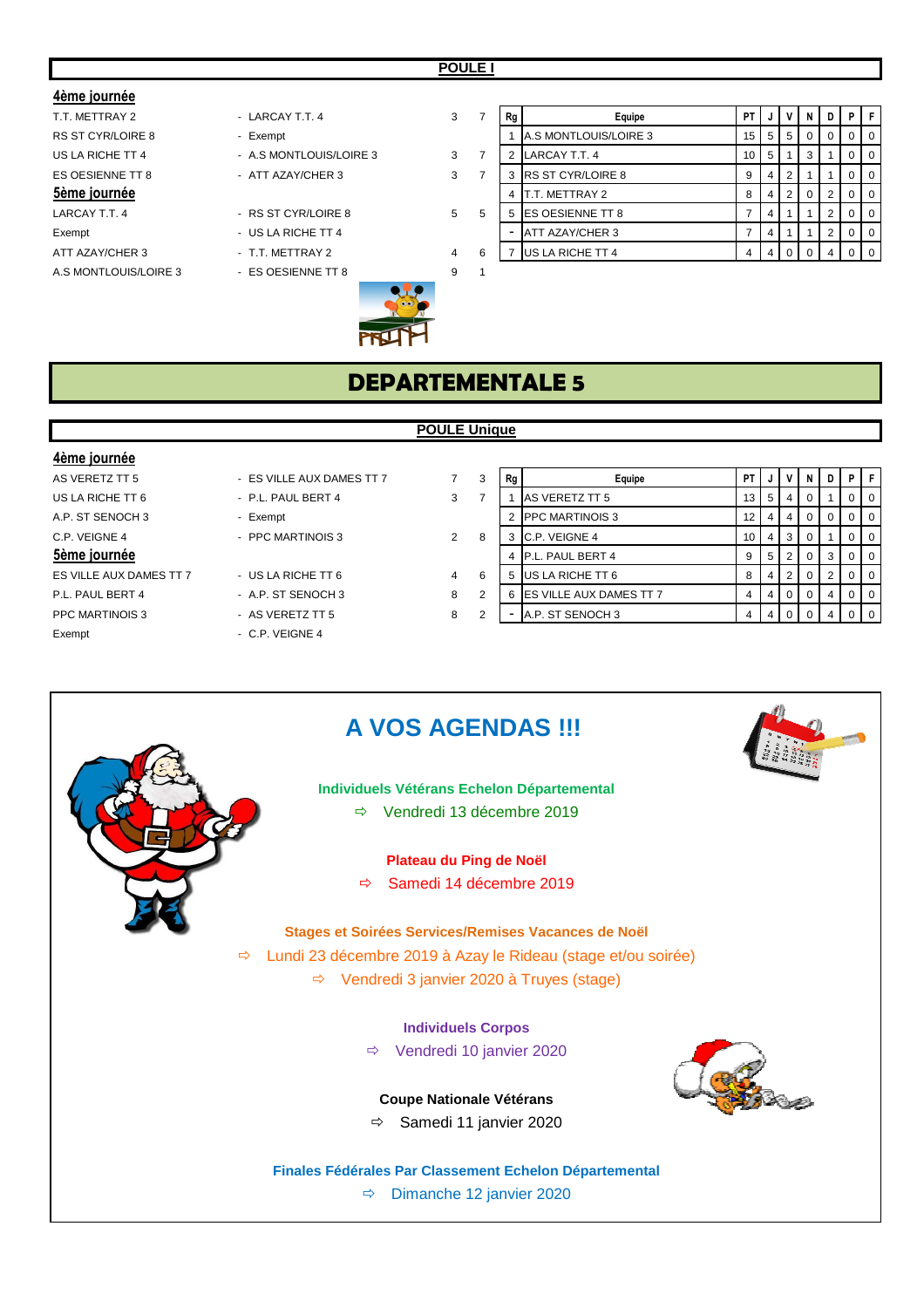# **JEUNES**

|                       | <b>Poule A</b>        |                |   |    |                             |           |   |   |          |             |                   |                |
|-----------------------|-----------------------|----------------|---|----|-----------------------------|-----------|---|---|----------|-------------|-------------------|----------------|
| 2ème journée          |                       |                |   | Rg | Equipe                      | <b>PT</b> |   | ۷ | N        | D I         | P                 | - F            |
| TT JOUE LES TOURS 2   | - TT CHINONAIS 1      | 12             | 4 |    | TT JOUE LES TOURS 2         | 4         |   |   | 0        |             | 0                 | $\overline{0}$ |
| TT JOUE LES TOURS 1   | - TT MONTS ARTANNES 1 | 11             | 5 |    | <b>TT CHINONAIS 1</b>       | 4         | 2 |   | 0        |             | 0                 | $\overline{0}$ |
|                       |                       |                |   |    | TT MONTS ARTANNES 1         | 4         |   |   | 0        |             | 0                 | $\overline{0}$ |
|                       |                       |                |   | 4  | <b>ITT JOUE LES TOURS 1</b> | 3         |   |   | $\Omega$ | $\Omega$    | $\Omega$          |                |
|                       |                       | Poule B        |   |    |                             |           |   |   |          |             |                   |                |
| 2ème journée          |                       |                |   | Rg | Equipe                      | <b>PT</b> | J | ۷ | N.       | D I         | $\cdot$ P $\cdot$ | 1.51           |
| A.S MONTLOUIS/LOIRE 1 | - RS ST CYR/LOIRE 1   | 14             | 2 |    | A.S MONTLOUIS/LOIRE 1       | 6         |   | 2 | 0        | $\mathbf 0$ | $\Omega$          | $\Omega$       |
| TT JOUE LES TOURS 3   | $-4S$ TOURS T.T. 1    | $\overline{7}$ | 9 | 2  | 4S TOURS T.T. 1             | 4         | 2 |   | 0        |             | $\overline{0}$    | l 0            |
|                       |                       |                |   | ۰  | <b>RS ST CYR/LOIRE 1</b>    | 4         |   |   | $\Omega$ |             | $\mathbf 0$       | $\overline{0}$ |
|                       |                       |                |   | 4  | <b>ITT JOUE LES TOURS 3</b> | 2         |   | 0 |          | 2           |                   | $\overline{0}$ |

|                           | Poule C          |         |    |                           |           |  |                |  |  |  |  |  |  |
|---------------------------|------------------|---------|----|---------------------------|-----------|--|----------------|--|--|--|--|--|--|
| 2ème journée              |                  |         | Rg | Equipe                    | <b>PT</b> |  | v              |  |  |  |  |  |  |
| U.S. CHAMBRAY-LES-TOURS 1 | - TT CHINONAIS 2 | 16      |    | U.S. CHAMBRAY-LES-TOURS 1 | 6         |  |                |  |  |  |  |  |  |
| A.S. FONDETTES 1          | - A.C. AMBOISE 1 | 4<br>12 |    | A.C. AMBOISE 1            |           |  |                |  |  |  |  |  |  |
|                           |                  |         |    | A.S. FONDETTES 1          |           |  |                |  |  |  |  |  |  |
|                           |                  |         |    | TT CHINONAIS 2            | ◠         |  | $\overline{0}$ |  |  |  |  |  |  |

|                   | Poule D                 |    |  |                          |                          |    |  |  |            |  |  |                  |  |
|-------------------|-------------------------|----|--|--------------------------|--------------------------|----|--|--|------------|--|--|------------------|--|
| 2ème journée      |                         |    |  | Rg                       | Equipe                   | P1 |  |  | N          |  |  |                  |  |
| ES RIDELLOIS TT 1 | - LARCAY T.T. 1         | 9  |  |                          | 4S TOURS T.T. 2          | 6  |  |  |            |  |  | $\overline{0}$   |  |
| 4S TOURS T.T. 2   | - A.S MONTLOUIS/LOIRE 2 | 13 |  |                          | A.S MONTLOUIS/LOIRE 2    | 4  |  |  | v          |  |  |                  |  |
|                   |                         |    |  | $\overline{\phantom{a}}$ | <b>ES RIDELLOIS TT 1</b> | 4  |  |  | $^{\rm o}$ |  |  | $\overline{1}$ 0 |  |
|                   |                         |    |  |                          | 4 LARCAY T.T. 1          |    |  |  |            |  |  |                  |  |

|                        | Poule E                |    |   |    |                                |           |   |                |     |  |   |          |  |
|------------------------|------------------------|----|---|----|--------------------------------|-----------|---|----------------|-----|--|---|----------|--|
| 2ème journée           |                        |    |   | Rg | Equipe                         | <b>PT</b> |   | v              | N I |  | D |          |  |
| 4S TOURS T.T. 3        | - LANGEAIS-CINQ MARS 1 | 11 |   |    | 4S TOURS T.T. 3                | 6         |   |                |     |  |   |          |  |
| ST AVERTIN SPORTS TT 1 | - TT MONTS ARTANNES 2  |    | 9 |    | <b>IST AVERTIN SPORTS TT 1</b> | 4         |   |                |     |  |   | $\Omega$ |  |
|                        |                        |    |   |    | TT MONTS ARTANNES 2            | 4         | ∠ |                |     |  |   | - 0      |  |
|                        |                        |    |   |    | LANGEAIS-CINQ MARS 1           | 2         | ∠ | 0 <sup>1</sup> |     |  |   |          |  |

|                            | <b>Poule F</b>     |    |    |                             |      |   |  |  |   |   |                                                     |  |  |
|----------------------------|--------------------|----|----|-----------------------------|------|---|--|--|---|---|-----------------------------------------------------|--|--|
| 2ème journée               |                    |    | Rg | Equipe                      | PT I |   |  |  | D | D |                                                     |  |  |
| U.S. CHAMBRAY-LES-TOURS 2  | - TT BLERE V.C. 1  | 10 |    | <b>CORMERY-TRUYES 1</b>     | 6    | 2 |  |  |   |   | $\overline{\phantom{0}}$ 0 $\overline{\phantom{0}}$ |  |  |
| <b>TT CORMERY-TRUYES 1</b> | - US LA RICHE TT 1 | 11 |    | U.S. CHAMBRAY-LES-TOURS 2   |      |   |  |  |   |   | $\overline{0}$                                      |  |  |
|                            |                    |    |    | US LA RICHE TT 1            |      |   |  |  |   |   | $\mathbf{0}$                                        |  |  |
|                            |                    |    |    | <b>T BLERE V.C. 1</b><br>IТ |      |   |  |  |   |   | $\overline{0}$                                      |  |  |

|                           | Poule G            |         |    |                           |           |   |  |  |  |  |  |  |  |
|---------------------------|--------------------|---------|----|---------------------------|-----------|---|--|--|--|--|--|--|--|
| 2ème journée              |                    |         | Rg | Equipe                    | <b>PT</b> |   |  |  |  |  |  |  |  |
| <b>TT CASTELVALERIE 1</b> | - ES OESIENNE TT 1 | 4<br>12 |    | <b>RS ST CYR/LOIRE 2</b>  | 6         |   |  |  |  |  |  |  |  |
| <b>RS ST CYR/LOIRE 2</b>  | - P.L. PAUL BERT 1 | 13<br>3 |    | <b>IES OESIENNE TT 1</b>  | 4         |   |  |  |  |  |  |  |  |
|                           |                    |         | -  | P.L. PAUL BERT 1          | 4         |   |  |  |  |  |  |  |  |
|                           |                    |         |    | <b>IT CASTELVALERIE 1</b> | 2         | ົ |  |  |  |  |  |  |  |

K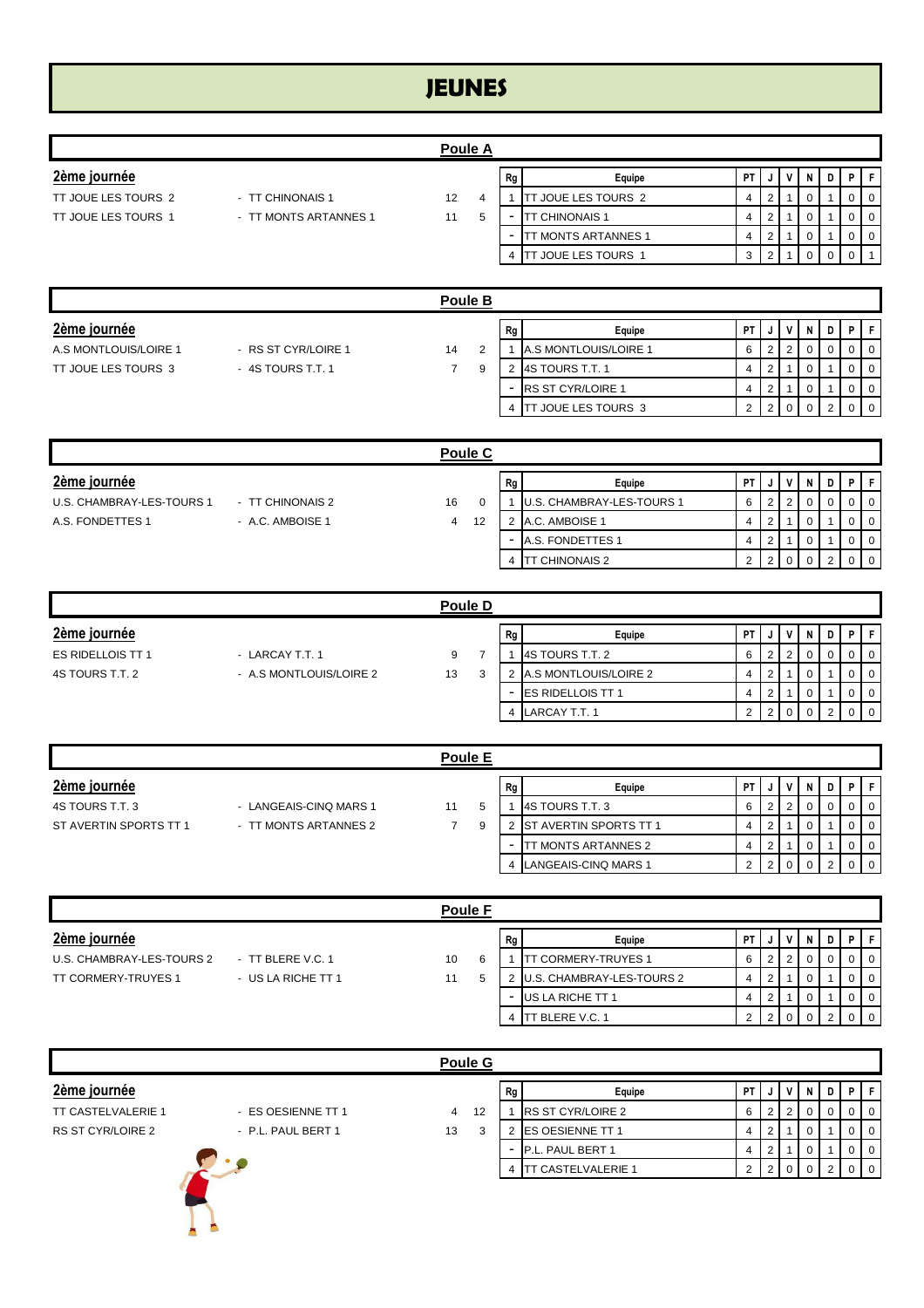|                         |                            | Poule H        |    |    |                            |                |                |                |             |   |                |                |
|-------------------------|----------------------------|----------------|----|----|----------------------------|----------------|----------------|----------------|-------------|---|----------------|----------------|
| 2ème journée            |                            |                |    | Rg | Equipe                     | PT I           | J              |                | N           | D | P              | F              |
| TT CORMERY-TRUYES 2     | - RS ST CYR/LOIRE 3        | 5              | 11 |    | <b>TT PARCAY MESLAY 1</b>  | 5              | 2              |                |             | 0 | $\mathbf{0}$   | 0              |
| TT PARCAY MESLAY 1      | - U.S.E. AVOINE-BEAUMONT 1 | 8              | 8  |    | U.S.E. AVOINE-BEAUMONT 1   | 5              | 2              |                |             | 0 | 0              | $\mathbf 0$    |
|                         |                            |                |    | 3  | <b>RS ST CYR/LOIRE 3</b>   | 4              | 2              |                | 0           |   | $\mathbf{0}$   | $\mathbf 0$    |
|                         |                            |                |    | 4  | <b>TT CORMERY-TRUYES 2</b> | 2              | $\overline{2}$ | 0              |             | 2 | 0              | $\overline{0}$ |
|                         |                            |                |    |    |                            |                |                |                |             |   |                |                |
|                         |                            | Poule I        |    |    |                            |                |                |                |             |   |                |                |
| 2ème journée            |                            |                |    | Rg | Equipe                     | PT I           | J              | v              | N           | D | P.             | F              |
| ES VILLE AUX DAMES TT 1 | - A.S. FONDETTES 2         | 11             | 5  |    | US RENAUDINE TT 1          | 6              | 2              | $\overline{2}$ | 0           | 0 | $\overline{0}$ | $\overline{0}$ |
| TT JOUE LES TOURS 4     | - US RENAUDINE TT 1        | $\overline{7}$ | 9  | 2  | <b>TT JOUE LES TOURS 4</b> | 4              | 2              |                | 0           |   | $\overline{0}$ | $\overline{0}$ |
|                         |                            |                |    | ٠  | ES VILLE AUX DAMES TT 1    | 4              | 2              |                | $\mathbf 0$ |   | $\overline{0}$ | $\mathbf 0$    |
|                         |                            |                |    |    | 4 A.S. FONDETTES 2         | $\overline{2}$ | $\overline{2}$ |                |             |   | $\overline{0}$ | $\overline{0}$ |

|                    |                  | Poule J   |    |                           |           |   |   |  |  |
|--------------------|------------------|-----------|----|---------------------------|-----------|---|---|--|--|
| 2ème journée       |                  |           | Rg | Equipe                    | <b>PT</b> | v | N |  |  |
| TTC du LOCHOIS 1   | - TT CHINONAIS 3 | <b>NP</b> |    | A.C. AMBOISE 2            | 4         |   |   |  |  |
| TT PARCAY MESLAY 2 | - A.C. AMBOISE 2 | 5<br>11   |    | <b>ITTC du LOCHOIS 1</b>  | 3         |   |   |  |  |
|                    |                  |           | ۰  | <b>TT CHINONAIS 3</b>     | ು         |   |   |  |  |
|                    |                  |           | 4  | <b>TT PARCAY MESLAY 2</b> |           |   |   |  |  |

|                     | <b>Poule K</b>         |    |              |    |                            |           |  |                |  |  |     |  |  |
|---------------------|------------------------|----|--------------|----|----------------------------|-----------|--|----------------|--|--|-----|--|--|
| 2ème journée        |                        |    |              | Rg | Equipe                     | <b>PT</b> |  | V <sub>1</sub> |  |  | DIP |  |  |
| CS MEMBOLLAIS TT 1  | - LANGEAIS-CINQ MARS 2 | 11 |              |    | JOUE LES TOURS 5           | 6         |  |                |  |  |     |  |  |
| TT JOUE LES TOURS 5 | - US LA RICHE TT 2     | 11 | <sub>5</sub> |    | <b>ICS MEMBOLLAIS TT 1</b> |           |  |                |  |  |     |  |  |
|                     |                        |    |              |    | US LA RICHE TT 2           |           |  |                |  |  |     |  |  |
|                     |                        |    |              |    | LANGEAIS-CINQ MARS 2       | ົ         |  |                |  |  |     |  |  |

|                        |                    | Poule L |    |                               |           |            |   |  |                |
|------------------------|--------------------|---------|----|-------------------------------|-----------|------------|---|--|----------------|
| 2ème journée           |                    |         | Rg | Equipe                        | <b>PT</b> |            | N |  |                |
| ST AVERTIN SPORTS TT 2 | - A.S. FONDETTES 3 | 8       |    | TT JOUE LES TOURS 6           | 5         |            |   |  | $\overline{0}$ |
| TT JOUE LES TOURS 6    | - TTC du LOCHOIS 2 | 8<br>-8 | -  | TTC du LOCHOIS 2              | 5         |            |   |  | $\overline{0}$ |
|                        |                    |         |    | <b>ST AVERTIN SPORTS TT 2</b> | 3         | $\epsilon$ |   |  | 1 O            |
|                        |                    |         | ۰  | A.S. FONDETTES 3              | 3         | ◠          |   |  |                |

|                          |                        | Poule M           |    |                                |          |  |  |  |
|--------------------------|------------------------|-------------------|----|--------------------------------|----------|--|--|--|
| 2ème journée             |                        |                   | Rg | Equipe                         | PT       |  |  |  |
| ST AVERTIN SPORTS TT 3   | - ASTT CHEMILLE/DEME 1 | $12 \overline{ }$ |    | <b>IST AVERTIN SPORTS TT 3</b> | 6        |  |  |  |
| <b>RS ST CYR/LOIRE 4</b> | - TTC du LOCHOIS 3     | 13                | -  | <b>RS ST CYR/LOIRE 4</b>       | 6        |  |  |  |
|                          |                        |                   | 3  | ASTT CHEMILLE/DEME 1           |          |  |  |  |
|                          |                        |                   | -  | <b>ITTC du LOCHOIS 3</b>       | $\Omega$ |  |  |  |

|                  |                                   | Poule N |    |                                 |           |   |  |  |  |
|------------------|-----------------------------------|---------|----|---------------------------------|-----------|---|--|--|--|
| 2ème journée     |                                   |         | Rg | Equipe                          | <b>PT</b> |   |  |  |  |
| 4S TOURS T.T. 4  | - TTC du LOCHOIS 4                | 14      |    | A.S. FONDETTES 4                | 6         | ◠ |  |  |  |
| A.S. FONDETTES 4 | - Ent. Monts Artannes Ste Maure 3 | 9       |    | 4S TOURS T.T. 4                 | 4         |   |  |  |  |
|                  |                                   |         | -  | Ent. Monts Artannes Ste Maure 3 | 4         |   |  |  |  |
|                  |                                   |         |    | <b>ITTC du LOCHOIS 4</b>        |           |   |  |  |  |